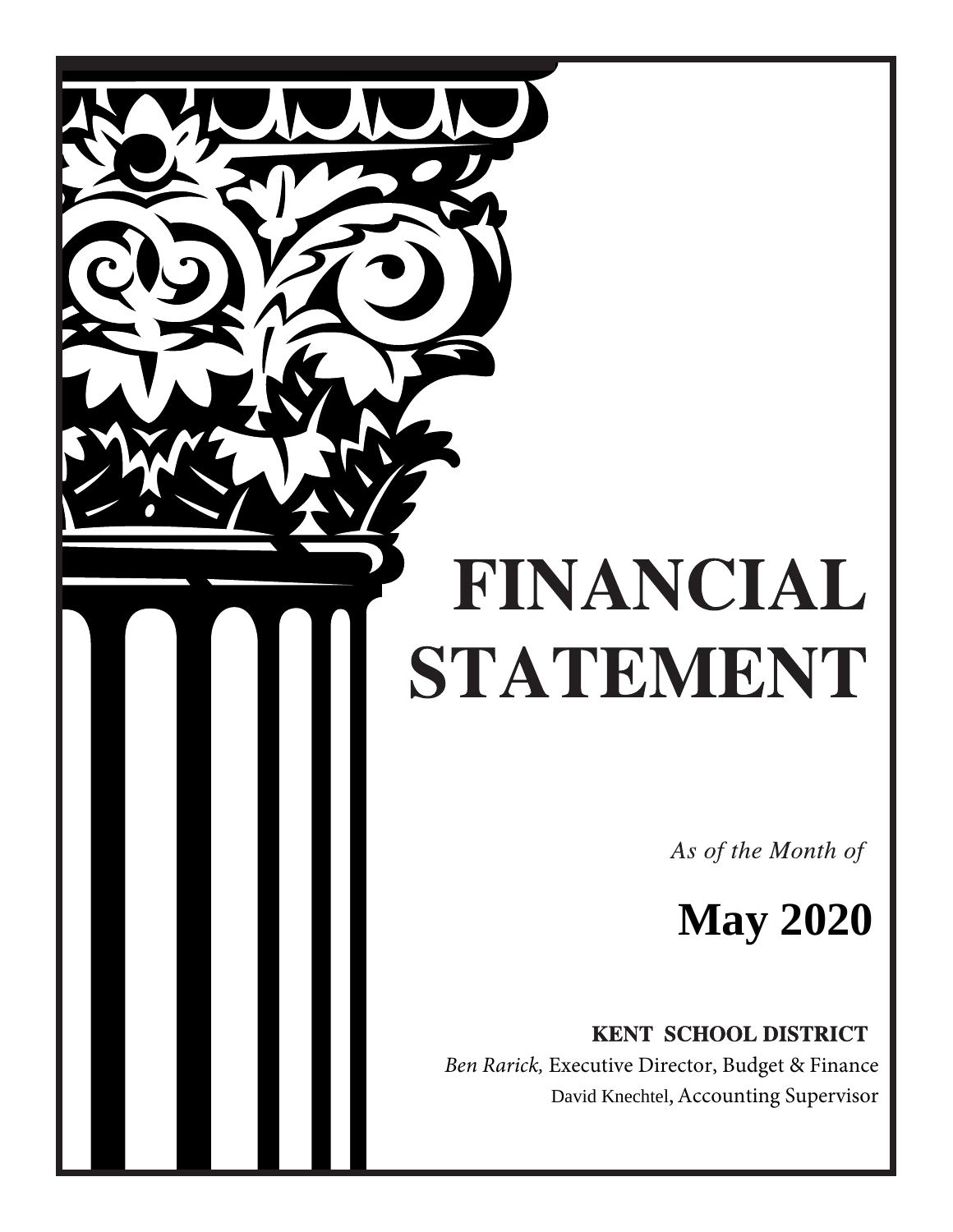# **INTRODUCTION**

This financial analysis report is organized into the following sections:

- General Fund
- Associated Student Body Fund
- Debt Service Fund
- Capital Projects Fund
- Transportation Vehicle Fund
- Permanent and Trust Funds
- Staffing

The purpose of this financial analysis section is to provide a summary of the financial operations of the general fund and other funds for the month of May 2020. Current data is compared to the previous year.

# I. **GENERAL FUND (EXHIBIT 3)**

## 1. **Fund Balance Comparison**

The following table compares the financial operating results between May 2019 and May 2020.

|                                        | Year to Date General Fund Operations - Comparison to Prior Year |                 |    |                 |    |              |  |  |
|----------------------------------------|-----------------------------------------------------------------|-----------------|----|-----------------|----|--------------|--|--|
|                                        |                                                                 | <b>May 2019</b> |    | <b>May 2020</b> |    | Variances    |  |  |
| <b>Total Beginning Fund Balance</b>    | \$                                                              | $(674, 255)$ \$ |    | 36, 312, 276    | \$ | 36,986,531   |  |  |
| <b>Total Fund Balance</b>              |                                                                 | (674, 255)      |    | 36, 312, 276    |    | 36,986,531   |  |  |
| <b>Revenues</b>                        |                                                                 | 304,972,567     |    | 295,020,252     |    | (9,952,315)  |  |  |
| <b>Other Financing Sources</b>         |                                                                 | 213,724         |    | 232,345         |    | 18,621       |  |  |
| <b>Total Resources</b>                 |                                                                 | 305,186,290     |    | 295,252,597     |    | (9,933,693)  |  |  |
| <b>Expenditures</b>                    |                                                                 | 267,709,773     |    | 279,376,896     |    | 11,667,123   |  |  |
| Other Financing Uses                   |                                                                 |                 |    |                 |    |              |  |  |
| <b>Total Uses</b>                      |                                                                 | 267,709,773     |    | 279,376,896     |    | 11,667,123   |  |  |
| <b>Excess (Deficiency) of Revenues</b> |                                                                 |                 |    |                 |    |              |  |  |
| over Expenditures                      |                                                                 | 37,476,517      |    | 15,875,701      |    | (21,600,816) |  |  |
| <b>Ending Fund Balance</b>             | \$                                                              | 36,802,262      | \$ | 52,187,977      | \$ | 15,385,715   |  |  |

The year to date ending fund balance for May 2020 improved by \$15.3 million compared to May 2019. However, this should be considered along with the following additional year to date observations from this table:

• R*evenues have decreased and expenditures have increased between the two years*. This has an effect of drawing upon any increase in fund balance between the years. In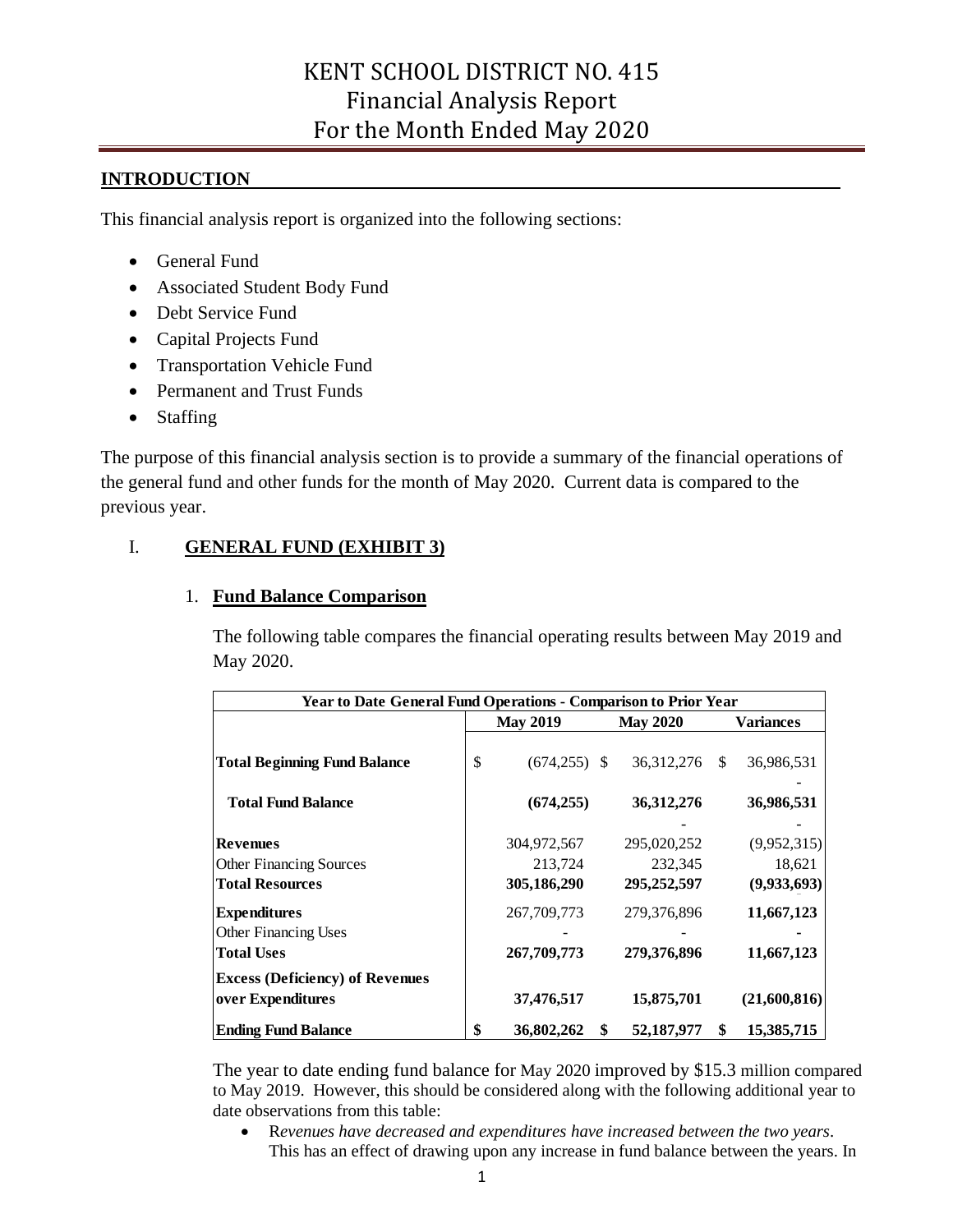other words, the district is not experiencing the same increase in financial benefit as it did last year. Even though the beginning fund balance increased by approximately \$36.98 million, other factors have provided for only a current net benefit to the district of \$15.3 million of that increase.

The next table shows the reconciliation between the district's cash and investments and the district's fund balance in the general fund as of May 2020. This shows the inter-relationship between the district's fund balance and the district's primary asset of cash and investments that can be drawn on to meet the immediate obligations of the district.

| <b>General Fund Reconciliation of Cash &amp; Investment to Fund</b> |    |                |  |  |  |  |  |  |  |
|---------------------------------------------------------------------|----|----------------|--|--|--|--|--|--|--|
| <b>Balance-May 2020</b>                                             |    |                |  |  |  |  |  |  |  |
| Net Cash & Investment per County/Bank                               | \$ | 63,162,496     |  |  |  |  |  |  |  |
| <b>Plus: Other Assets</b>                                           |    |                |  |  |  |  |  |  |  |
| <b>Tax Receivable</b>                                               |    | 28,114,940     |  |  |  |  |  |  |  |
| Due from Other Funds/Govt.                                          |    | 416,447        |  |  |  |  |  |  |  |
| Receivables                                                         |    | 465,006        |  |  |  |  |  |  |  |
| Inventory                                                           |    | 771,977        |  |  |  |  |  |  |  |
| Other Items                                                         |    |                |  |  |  |  |  |  |  |
| <b>Total Assets</b>                                                 |    | 92,930,866     |  |  |  |  |  |  |  |
| Less: Liabilities                                                   |    |                |  |  |  |  |  |  |  |
| Accounts Payable and other obligations                              |    | (394, 561)     |  |  |  |  |  |  |  |
| Interfund Loans Payable                                             |    |                |  |  |  |  |  |  |  |
| Salaries & Payroll Taxes                                            |    | (12, 193, 943) |  |  |  |  |  |  |  |
| Due to Other Funds                                                  |    | (32,998)       |  |  |  |  |  |  |  |
| <b>Total Liabilities</b>                                            |    | (12, 621, 502) |  |  |  |  |  |  |  |
| <b>Less: Deferred Inflows of Resources</b>                          |    |                |  |  |  |  |  |  |  |
| Unavailable Revenue                                                 |    | (28, 121, 387) |  |  |  |  |  |  |  |
| <b>Total Deferred Inflows of Resources</b>                          |    | (28, 121, 387) |  |  |  |  |  |  |  |
| <b>Fund Balance per GL</b>                                          | \$ | 52,187,977     |  |  |  |  |  |  |  |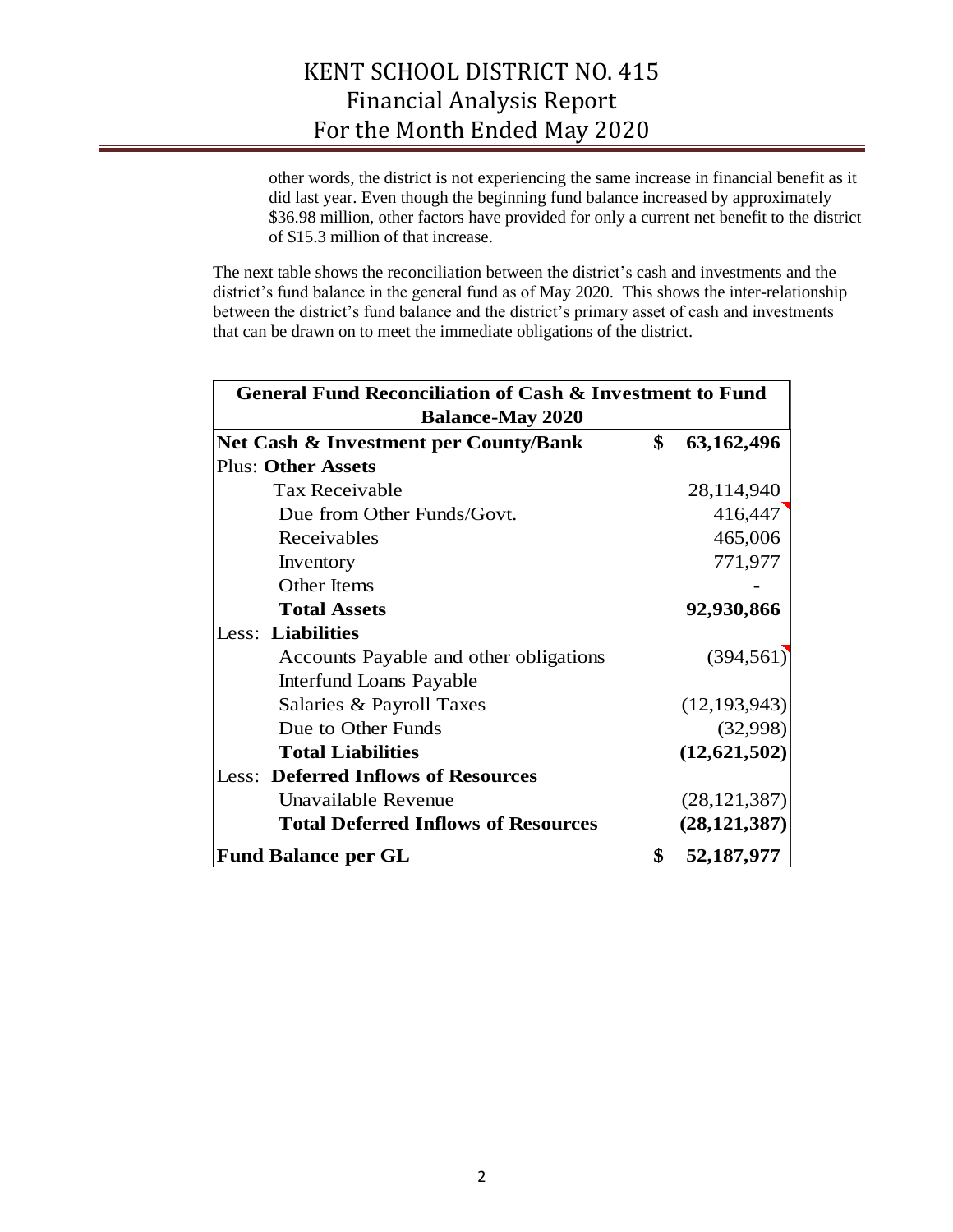# 2. **Revenues and other Financing Sources**

| <b>General Fund Revenue and Other Financing Sources Comparison by Year</b> |               |                 |                     |               |                 |                         |              |                 |
|----------------------------------------------------------------------------|---------------|-----------------|---------------------|---------------|-----------------|-------------------------|--------------|-----------------|
|                                                                            |               | $Y-T-D$         |                     |               | Y-T-D           |                         |              |                 |
|                                                                            |               | <b>May 2019</b> | Percent<br>of Total |               | <b>May 2020</b> | <b>Percent of Total</b> |              | <b>Variance</b> |
| <b>Local Taxes</b>                                                         | $\mathcal{S}$ | 52,416,134      | 17.18%              | $\mathcal{S}$ | 42,097,496      | 14.26%                  | <sup>S</sup> | (10,318,638)    |
| Local Non-Taxes                                                            |               | 5,028,142       | 1.65%               |               | 4,301,858       | 1.46%                   |              | (726, 284)      |
| State, General Purpose                                                     |               | 183,082,622     | 59.99%              |               | 181,977,340     | 61.63%                  |              | (1,105,282)     |
| State, Special Purpose                                                     |               | 48,634,980      | 15.94%              |               | 50,952,543      | 17.26%                  |              | 2,317,563       |
| Federal, General Purpose                                                   |               | 7,231           | 0.00%               |               | 7,000           | $0.00\%$                |              | (231)           |
| Federal, Special Purpose                                                   |               | 15,171,890      | 4.97%               |               | 15,273,520      | 5.17%                   |              | 101,630         |
| <b>Revenue from Other School Districts</b>                                 |               | 6,777           | 0.00%               |               |                 | $0.00\%$                |              | (6,777)         |
| Revenue from Other Agencies                                                |               | 624,791         | 0.20%               |               | 410,495         | 0.14%                   |              | (214,296)       |
| <b>Revenue-Other Financing Sources</b>                                     |               | 213,724         | 0.07%               |               | 232,345         | 0.08%                   |              | 18,621          |
| <b>Total Revenue</b>                                                       |               | 305,186,290     | 100.00%             |               | 295,252,597     | 100.00%                 |              | (9,933,693)     |

The general fund revenues and other financing sources were \$10 million or 3% lower than the last fiscal year, for the same period.

## Local Taxes

This revenue consists of tax receipts from the Educational Programs and Operations (EP&O) levies. Year to date local tax collections are now about \$10.3 million lower compared to May 2019. Much of this is due to the decrease in levy collections from the state's mandated local levy lid of \$1.50 per thousand or \$2,500 per student set in 2018.

With voters graciously passing a new general fund levy rate in February 2020 that will take effect in calendar year 2021, the district should see improvement in this revenue trend during this next year.

## Local Non-Taxes

This revenue is made up of student lunch receipts, tuitions and fees, investment earnings, and other small sources. The difference of approximately \$726,284 lies mostly in variances between fee decreases, lunch receipt decreases, e-rate increases, and interest earned increases.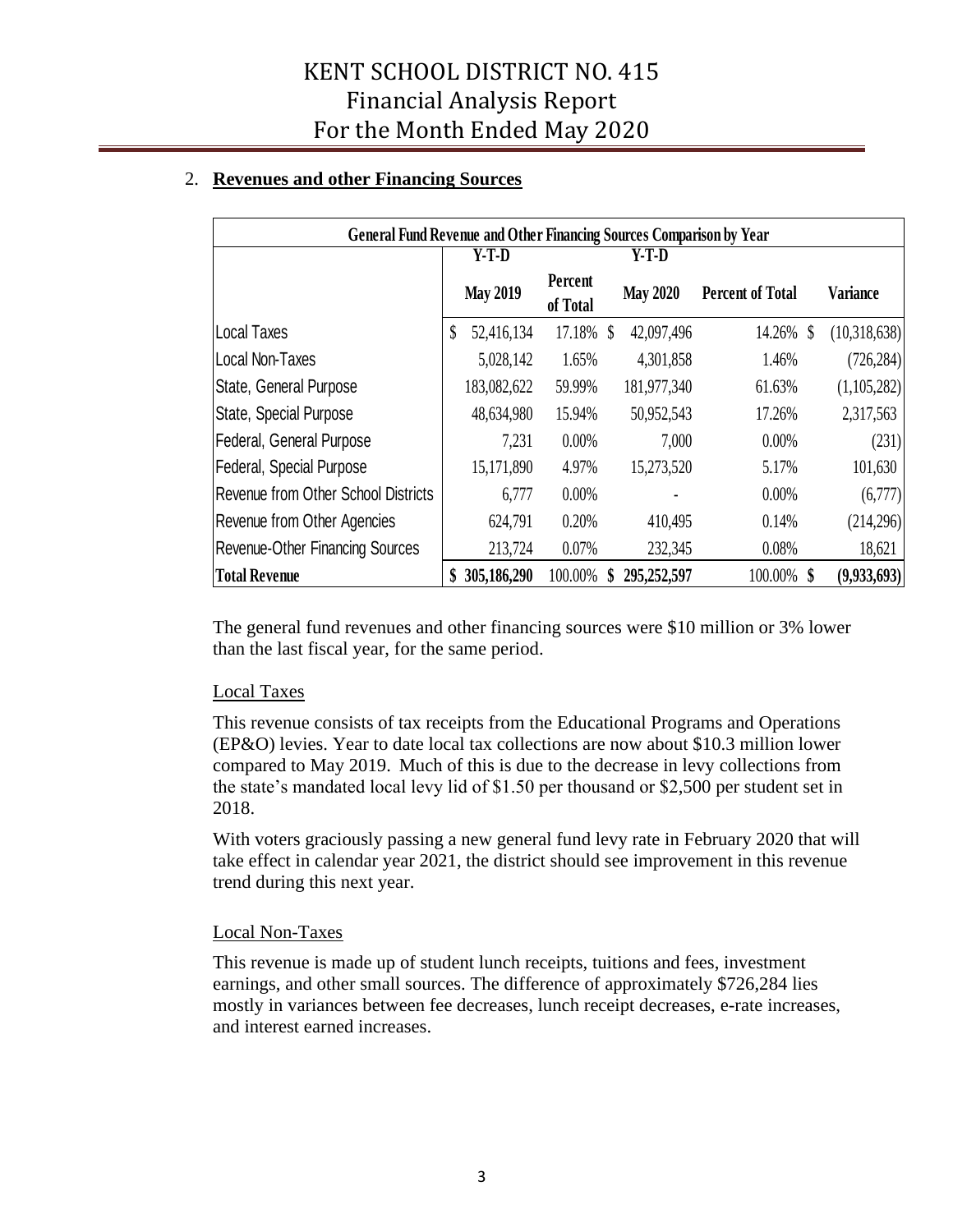## State, General Purpose

This revenue comes mostly from two sources: apportionment and local effort assistance (LEA):

- Apportionment is the revenue received through a state funding formula that is based on the average number of students enrolled and allocations of staff units from the prototypical school model. Basic and career-technical education revenues are included in this revenue.
- Local effort assistance (LEA) is revenue provided by the state to equalize local levy rates for districts with a proportionally lower assessed valuation tax base.

A lack of state local effort assistance (LEA) funding accounts for the decrease about \$1.1 million or almost 1% decrease of the state general purpose funding, compared to May 2019.

## State, Special Purpose

This revenue is primarily comprised of grants and includes funding for Special Education, Learning Assistance, Bilingual Education, Highly Capable, Nutrition Services and Transportation. It is based on various formulas for students receiving services from specific programs. This revenue category fluctuates from year to year.

State transportation revenue has decreased by about \$600,000. State special education and the infants and toddlers program funding has increased by about \$2.7 million. Other special purpose funds from the state have increased, all having a net effect of a \$2.3 million increase of state special purpose funding from last year.

#### Federal, General Purpose

This revenue comes from: (a) direct federal funds for Reserve Officer Training Corps (ROTC), (b) funds related to the harvest of federal forest lands within the district's boundaries, and (c) federal lieu-of-taxes.

This revenue fluctuates and is difficult to project.

#### Federal, Special Purpose

This revenue is provided by the federal government to support programs for special needs students, and others needing help with reading and math (federal grants).

The majority of federal revenue is received on a reimbursement basis; the district submits claims for reimbursement as expenditures are incurred. Thus, over time, there is no net impact to the district's budget.

However, currently, federal funding of special education is down about \$1.7 million, but federal Title I (remediation) is up about \$1.7 million.

Federal food service revenue is down about \$400,000, which is the net effect of the traditional lunch and breakfast program, as well, as the alternative food service funding provided to the community due to COVID-19.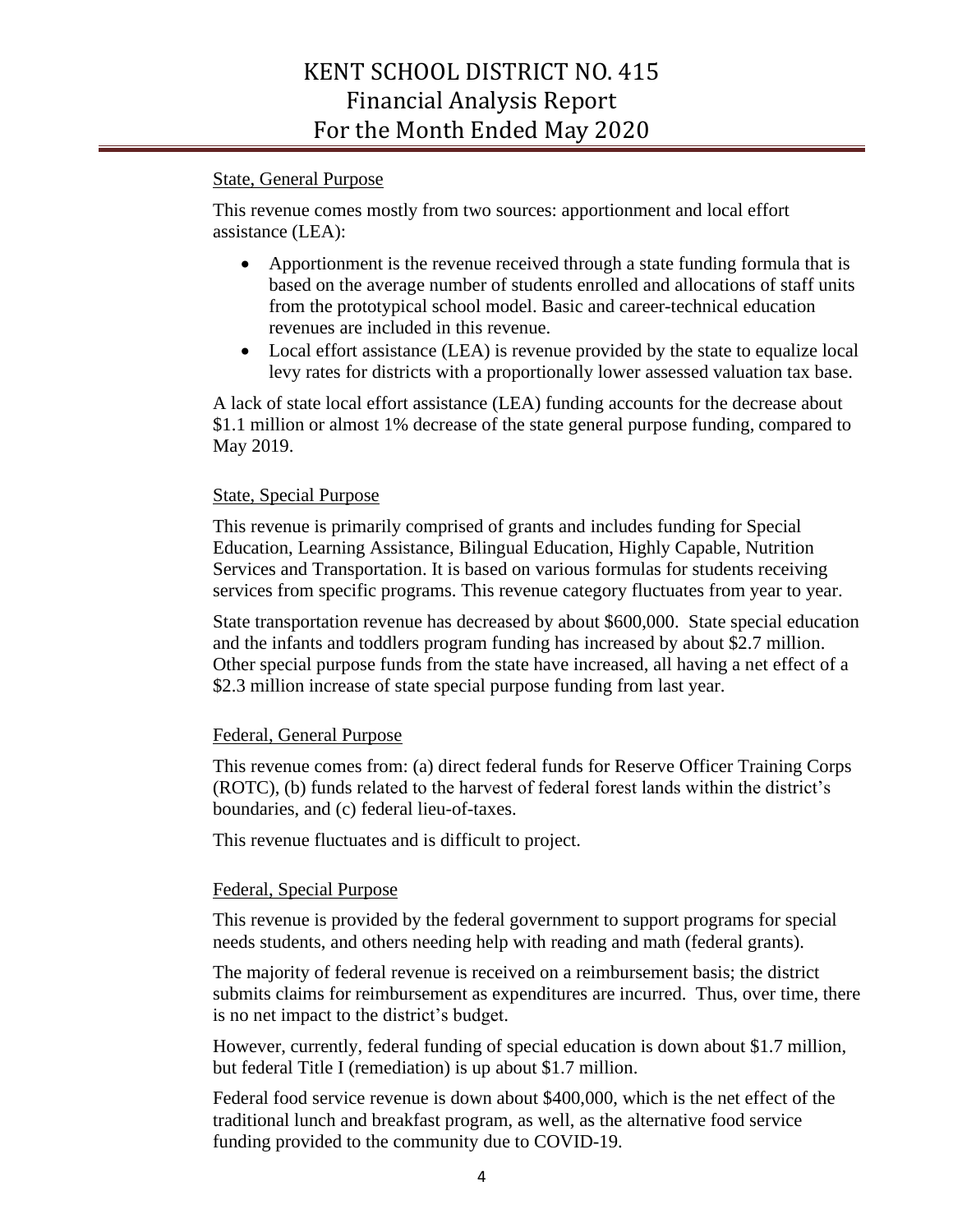Overall, then, the difference in the federal special purpose funding is indicated by increases in Title III (Limited English Proficiency) and two new grants: a federally funded refugee impact grant and a Gear-up grant.

#### Revenue From Other Districts

This revenue reflects reimbursements received for special education services rendered to students from other school districts. No funds from other districts have been received, yet, for this year.

#### Revenue From Other Agencies

This revenue relates to agreements and partnerships with governmental agencies and businesses to help fund educational programs. Such agreements vary from year-toyear. The district received \$410,495 through the month of May 2020.

## Revenue From Other Financing Sources

This revenue relates to sales of surplus equipment, and interfund transfers. This revenue necessarily fluctuates from year-to-year. Revenue from other financing sources was \$232,345 through the month of May 2020.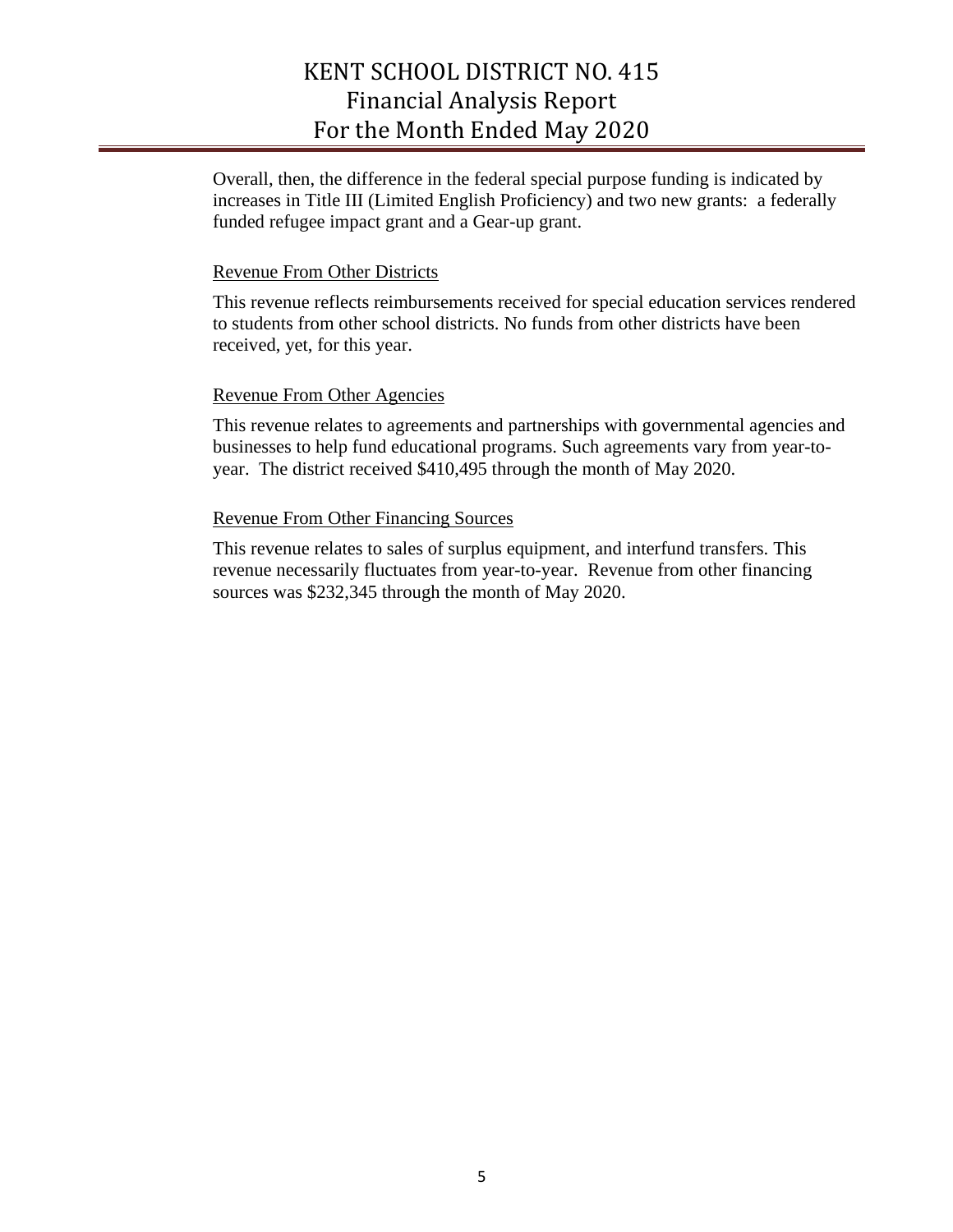# 3. **Expenditures and Other Financing Uses**

Year to date expenditures and other financing uses for this month were \$279 million, which is \$11.6 million or 4% higher than last year, at this time. This is primarily a result of increases in expenditures for salaries (6% - 8% higher) and payroll-related benefits (5% higher).

Comparisons of the current month's expenditures to the same period last year by object and variances are shown below:

|                          | General Fund Expenditures and Other Financing Uses Comparison To Prior Year |                 |                            |                           |                 |                            |                 |  |  |  |  |  |
|--------------------------|-----------------------------------------------------------------------------|-----------------|----------------------------|---------------------------|-----------------|----------------------------|-----------------|--|--|--|--|--|
|                          |                                                                             | <b>May 2019</b> | Percent of<br><b>Total</b> |                           | <b>May 2020</b> | Percent of<br><b>Total</b> | <b>Variance</b> |  |  |  |  |  |
| Certificated Salaries    | \$                                                                          | 120,003,318     | 44.83%                     | $\boldsymbol{\mathsf{S}}$ | 128,655,541     | 46.05% \$                  | 8,652,223       |  |  |  |  |  |
| Classified Salaries      |                                                                             | 41,700,111      | 15.58%                     | $\boldsymbol{\S}$         | 44,044,672      | 15.77%                     | 2,344,561       |  |  |  |  |  |
| <b>Employee Benefits</b> |                                                                             | 63,921,798      | 23.88%                     | $\boldsymbol{\mathsf{S}}$ | 67,320,184      | 24.10%                     | 3,398,386       |  |  |  |  |  |
| Supplies & Materials     |                                                                             | 9,269,244       | 3.46%                      | $\boldsymbol{\S}$         | 7,831,813       | 2.80%                      | (1,437,431)     |  |  |  |  |  |
| Contractual Services     |                                                                             | 32,388,001      | 12.10%                     | \$                        | 31,080,128      | 11.12%                     | (1,307,873)     |  |  |  |  |  |
| Local Mileage & Travel   |                                                                             | 227,095         | $0.08\%$ \$                |                           | 222,526         | 0.08%                      | (4,569)         |  |  |  |  |  |
| Capital Outlay           |                                                                             | 200,206         | $0.07\%$                   | <sup>S</sup>              | 222,032         | 0.08%                      | 21,826          |  |  |  |  |  |
| Other Financing Uses     |                                                                             |                 | $0.00\%$                   |                           |                 | $0.00\%$                   |                 |  |  |  |  |  |
| <b>Total</b>             |                                                                             | 267,709,773     | 100.00%                    | \$                        | 279,376,896     | 100.00%                    | 11,667,123      |  |  |  |  |  |

# II. **ASSOCIATED STUDENT BODY FUND (EXHIBIT 4)**

This fund accounts for monies raised by associated student bodies of the district. As a special revenue fund, amounts within the ASB Fund may only be used for those purposes that relate to the operation of the Associated Student Body of the District.

ASB revenue and expenditures through May 2020 were respectively \$1,184,456 and \$1,099,773. With a beginning fund balance of about \$2.0 million, this activity results in an ending fund balance of approximately \$2.1 million.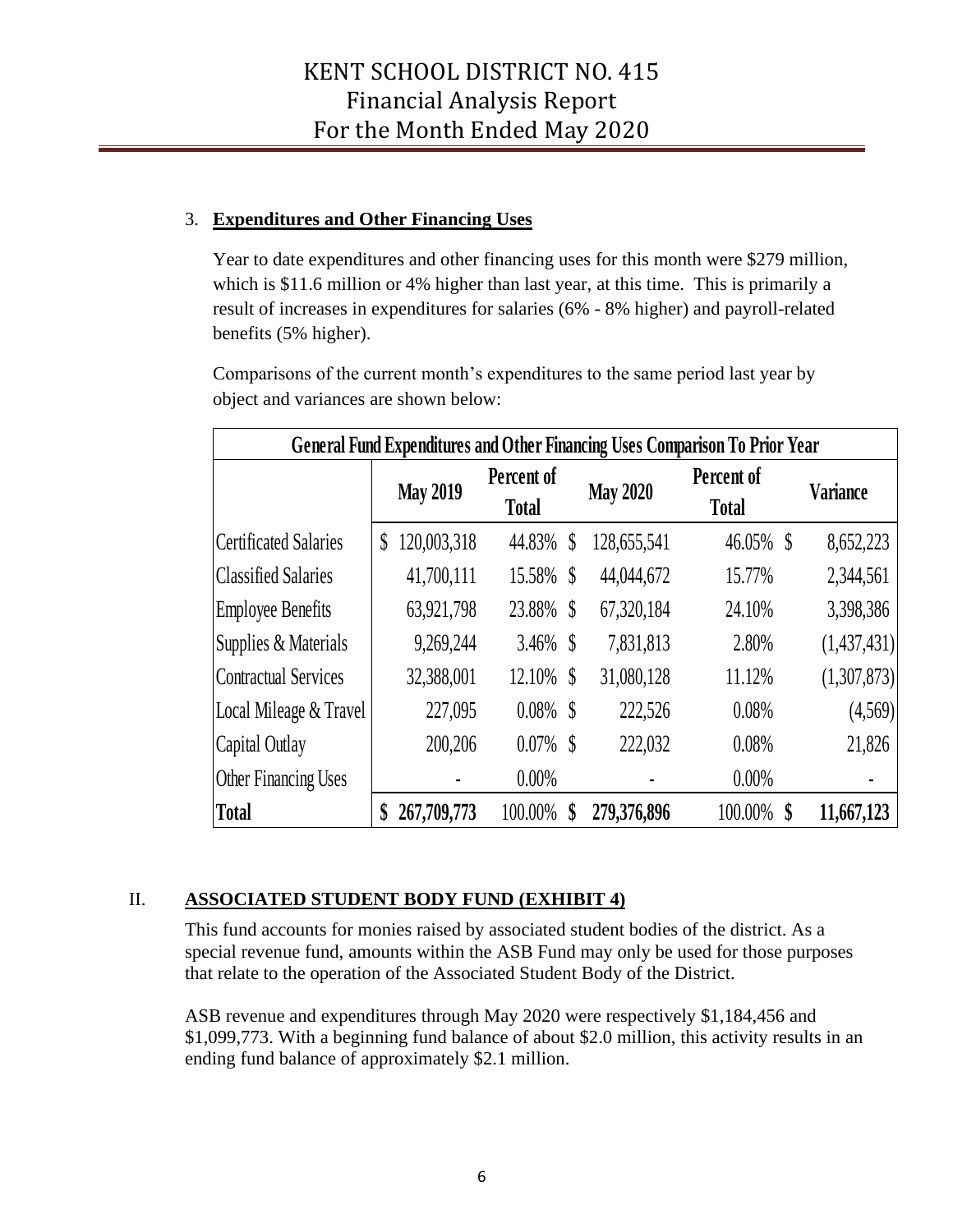# III. **DEBT SERVICE FUND (EXHIBIT 5)**

The Debt Service Fund is used to accumulate resources (property taxes, investment earnings, transfers from other funds to pay debts) to meet the district's long-term obligation for voted and non-voted debts.

The debt payments (principal, interest, and bond transfer fees) are scheduled for December and June. The debt payments are related to the following debt issues:

- Unlimited Tax General Obligation Bonds, issued from 2010 through 2019, including Qualified School Construction Bonds and Refunding Bonds issued on November 4, 2010.
- Limited Tax General Obligation Bond Series 2015 issued June 30, 2015 for student transportation vehicles.

Year to date property tax collections through May 2020 were \$36.8 million. Most property taxes are collected in October and April. The year-to-date balance reflects that current accumulation of assets, but debt service payments are due again in June, for which these assets will be used.

# IV. **CAPITAL PROJECTS FUND (EXHIBIT 6)**

The Capital Projects Fund accounts for financial resources to be used for the acquisition or construction of major capital facilities, major facility renovations, and major technological initiatives.

Bond and levy funds for capital projects and technology are deposited and accounted for in this fund.

Year to date expenditures and encumbrances for capital projects as of May 2020 are approximately \$105.7 million, thus 97% of the Capital Projects Fund budget has been spent or committed. Construction activities vary from month to month depending on construction priorities of projects. Therefore, comparison between actual and budget for specific projects is not meaningful.

# V. **TRANSPORTATION VEHICLE FUND (EXHIBIT 7)**

This fund is primarily intended to account for the purchase of buses. So far this year, 6 new buses have been obtained for approximately \$856,000. In addition, the transportation fund did reimburse the debt service fund \$526,283 for the semi-annual payment of bonds used to buy buses in 2015. These obligations have temporarily placed the fund balance for the Transportation Vehicle fund at a deficit of \$40,560, but with the state depreciation funds coming in August, this will make up for this deficit and provide sufficient funding for the bus purchases.

After the temporary loan from the general fund of \$300,000, the cash position of the transportation fund is sufficient to meet its current obligations.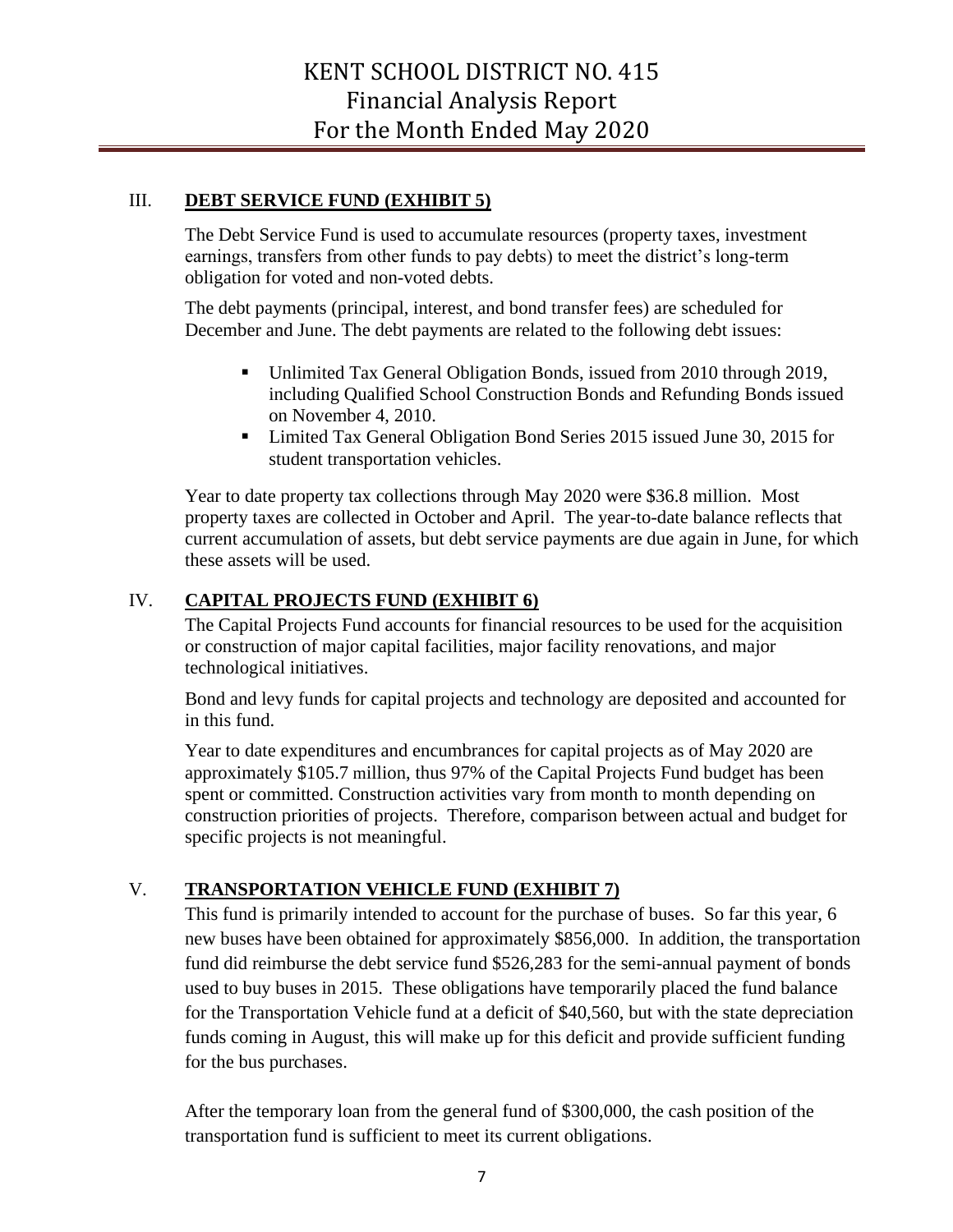## VI. **PERMANENT FUND (EXHIBIT 8) and TRUST FUNDS (EXHIBIT 9)**

These funds represent money held for specific purposes, such as scholarships, and funds for helping students overcome barriers that limit their participation in school (InvestED or prior Saul Haas Foundation).

In addition, the district has funds set aside in trust for employee vision benefits, which are represented here. With the current vision benefits offered through the state Health Care Authority, the vision trust fund should be dissolved once all claims through December 2019 are resolved.

# VII. **STAFFING**

The staffing report compares the staffing approved in the original budget with the current staffing recorded in the district's HR/Fiscal system as measured at month-end. It should be noted that staffing levels may change daily as employee status changes due to resignations, retirements, changes in part-time and full-time status, etc., are processed.

The attached chart compares the board approved Full Time Equivalent (FTE) for the current fiscal year with the current month's staffing and last year's staffing at this time.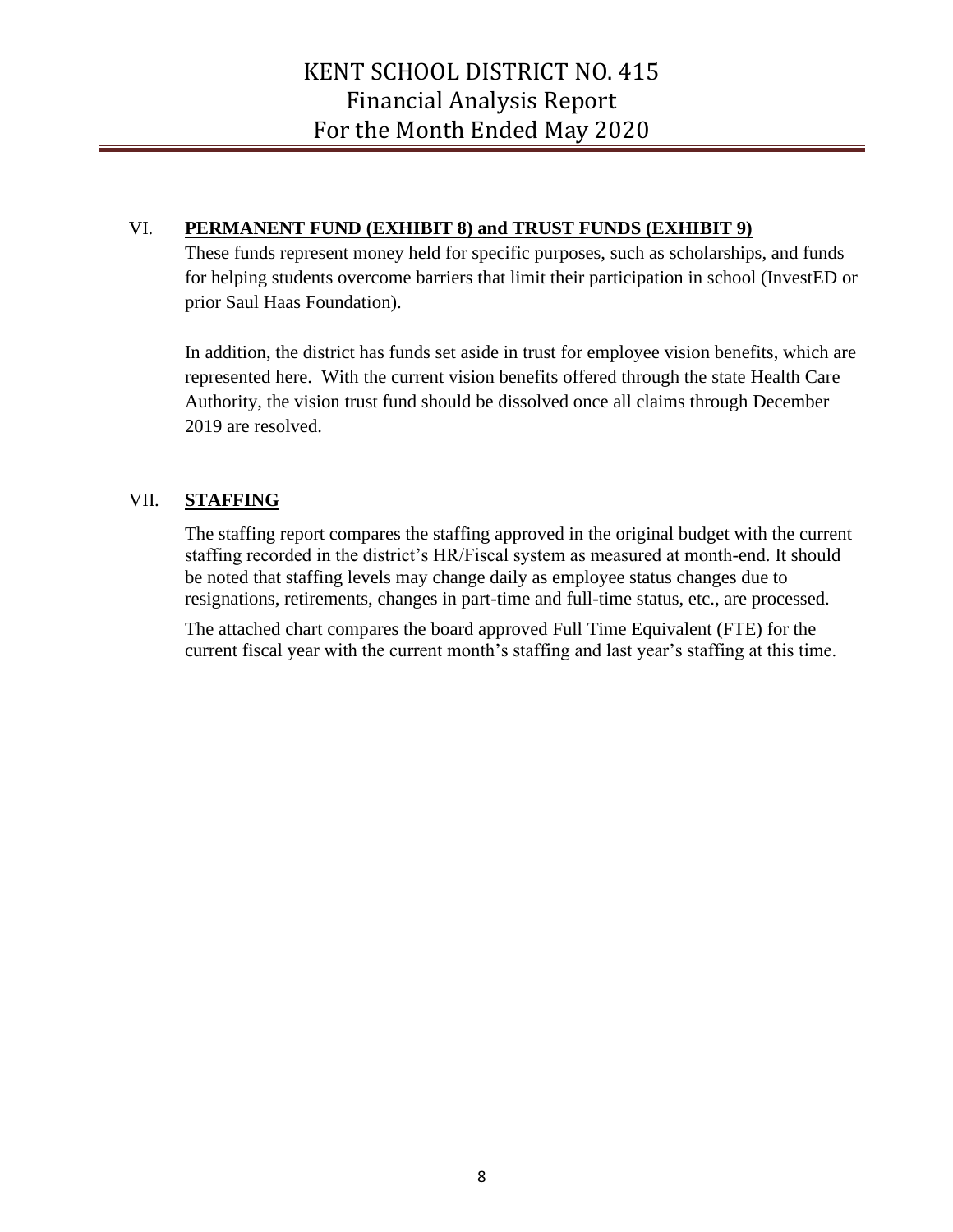

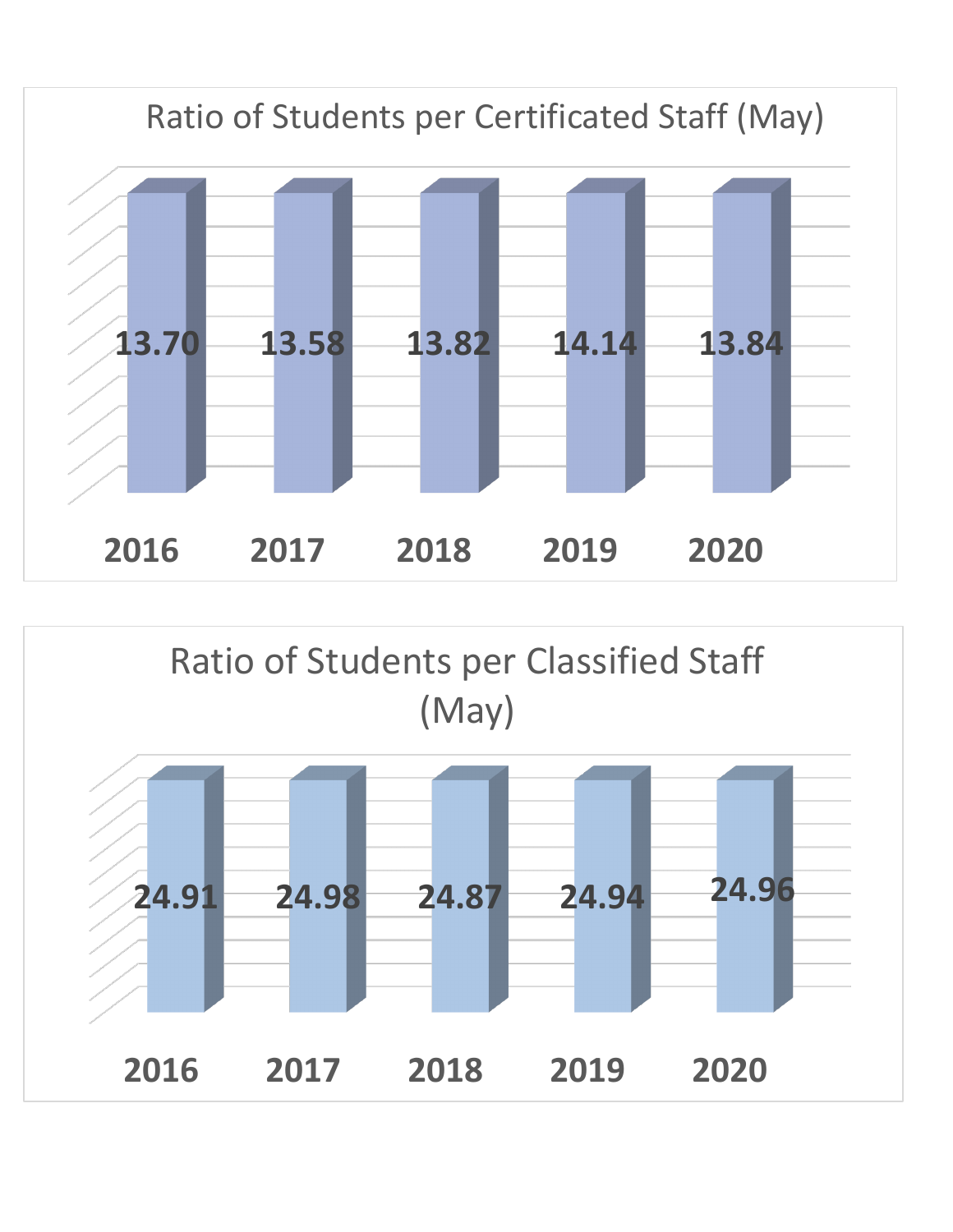#### **KENT SCHOOL DISTRICT NO. 415 FUND BALANCE SHEETS GOVERNMENTAL FUNDS May 2020**

|                                                      | <b>GENERAL</b><br><b>FUND</b> | <b>SPECIAL</b><br><b>REVENUE</b><br><b>FUND (ASB)</b> | <b>DEBT</b><br><b>SERVICE</b><br><b>FUND</b> | <b>CAPITAL</b><br><b>PROJECT</b><br><b>FUND</b> | <b>TRANSPORTATION</b><br><b>VEHICLE FUND</b> | <b>PERMANENT</b><br>(REEPLOEG) | <b>TOTAL</b><br><b>GOVERNMENTAL</b><br><b>FUNDS</b> |
|------------------------------------------------------|-------------------------------|-------------------------------------------------------|----------------------------------------------|-------------------------------------------------|----------------------------------------------|--------------------------------|-----------------------------------------------------|
| <b>ASSETS:</b>                                       |                               |                                                       |                                              |                                                 |                                              |                                |                                                     |
| Cash and Cash Equivalents                            | 63,162,496 \$                 | 2,099,603                                             | 23,615,524 \$<br>S                           | 142,872,153 \$                                  | 260,984 \$                                   | 189,574 \$                     | 232,200,334                                         |
| <b>Construction Retainage Escrow</b>                 |                               |                                                       |                                              | 11,083,916                                      |                                              |                                | 11,083,916                                          |
| Property Tax Receivable                              | 28,114,940                    |                                                       | 23,157,184                                   | 11,909,932                                      |                                              |                                | 63,182,056                                          |
| Interfund Loans Receivable                           | 300,000                       |                                                       |                                              |                                                 |                                              |                                | 300,000                                             |
| Accounts Receivable, Net                             | 465,006                       | 60                                                    |                                              |                                                 |                                              |                                | 465,066                                             |
| Prepaid Expenses                                     |                               |                                                       |                                              |                                                 |                                              |                                |                                                     |
| Due From Other Funds                                 | 96,963                        | 5,167                                                 |                                              | 17,931                                          |                                              |                                | 120,061                                             |
| Due From Other Government Units                      | 19,484                        |                                                       |                                              |                                                 |                                              |                                | 19,484                                              |
| Inventories at Cost                                  | 771,977                       |                                                       |                                              |                                                 |                                              |                                | 771,977                                             |
| TOTAL ASSETS                                         | 92,930,866                    | 2,104,830                                             | 46,772,708                                   | 165,883,932                                     | 260,984                                      | 189,574                        | 308, 142, 894                                       |
| <b>LIABILITIES:</b>                                  |                               |                                                       |                                              |                                                 |                                              |                                |                                                     |
|                                                      |                               |                                                       |                                              |                                                 |                                              |                                |                                                     |
| Accounts Payable<br>Accrued Wages & Benefits Payable | 365,072                       | 3,991                                                 |                                              | 4,200<br>$\overline{a}$                         |                                              |                                | 373,263                                             |
| Accrued Interest Payable                             | 12,193,943                    |                                                       |                                              |                                                 |                                              |                                | 12,193,943                                          |
| <b>Accrued Contingent Losses</b>                     | 29,489                        |                                                       | 7,257                                        | 38,794                                          | 706                                          | 110                            | 76,356                                              |
| Due To Other Funds                                   | 32,998                        | 1,395                                                 |                                              | 95,593                                          |                                              |                                | 129,986                                             |
| Due To Other Governmental Units                      |                               |                                                       |                                              |                                                 |                                              |                                |                                                     |
| Interfund Loans Payable                              |                               | $\overline{\phantom{a}}$                              |                                              |                                                 | 300,000                                      |                                | 300,000                                             |
| TOTAL LIABILITIES                                    | 12,621,502                    | 5,386                                                 | 7,257                                        | 138,587                                         | 300,706                                      | 110                            | 13,073,548                                          |
| DEFERRED INFLOW OF RESOURCES:                        |                               |                                                       |                                              |                                                 |                                              |                                |                                                     |
| Unavailable Revenue                                  | 6,447                         |                                                       |                                              | 11,083,916                                      |                                              |                                | 11,090,363                                          |
| Unavailable Revenue - Taxes Receivable               | 28,114,940                    |                                                       | 23, 157, 184                                 | 11,909,932                                      |                                              |                                | 63,182,056                                          |
| <b>TOTAL DEFERRED</b>                                |                               |                                                       |                                              |                                                 |                                              |                                |                                                     |
| <b>INFLOW OF RESOURCES:</b>                          | 28, 121, 387                  |                                                       | 23, 157, 184                                 | 22,993,848                                      |                                              |                                | 74,272,419                                          |
| <b>FUND BALANCES</b>                                 |                               |                                                       |                                              |                                                 |                                              |                                |                                                     |
| Nonspendable:                                        |                               |                                                       |                                              |                                                 |                                              |                                |                                                     |
| Inventory/Prepayments                                | 835,197                       |                                                       |                                              |                                                 |                                              |                                | 835,197                                             |
|                                                      |                               |                                                       |                                              |                                                 |                                              |                                |                                                     |
| Permanent Fund Principal                             |                               |                                                       |                                              |                                                 |                                              | 165,000                        | 165,000                                             |
| Restricted for:<br><b>Bond Proceeds</b>              |                               |                                                       |                                              |                                                 |                                              |                                |                                                     |
|                                                      |                               |                                                       |                                              | 115,731,360                                     |                                              |                                | 115,731,360                                         |
| <b>State Proceeds</b>                                |                               |                                                       |                                              | 1,945,109                                       |                                              |                                | 1,945,109                                           |
| Other Proceeds                                       |                               |                                                       |                                              | 127,833                                         |                                              |                                | 127,833                                             |
| Associated Student Body Fund<br>Debt Service         |                               | 2,099,444                                             |                                              |                                                 |                                              |                                | 2,099,444                                           |
|                                                      |                               |                                                       | 23,608,267                                   |                                                 |                                              |                                | 23,608,267                                          |
| School Construction                                  |                               |                                                       |                                              |                                                 |                                              |                                |                                                     |
| Transportation Vehicle Fund                          |                               |                                                       |                                              |                                                 | (39, 722)                                    |                                | (39, 722)                                           |
| Grant Required Programs                              | 4,135,841                     |                                                       |                                              |                                                 |                                              |                                | 4,135,841                                           |
| Carryovers and Others                                | 1,897,560                     |                                                       |                                              |                                                 |                                              |                                | 1,897,560                                           |
| <b>Committed From Levy Proceeds</b>                  |                               |                                                       |                                              | 21,914,654                                      |                                              |                                | 21,914,654                                          |
| Assigned Fund Balance                                | 9,175,767                     |                                                       |                                              | 3,032,541                                       |                                              | 24,464                         | 12,232,772                                          |
| <b>Unassigned Fund Balance:</b>                      |                               |                                                       |                                              |                                                 |                                              |                                |                                                     |
| Minimum Fund Balance Policy                          | 18, 133, 529                  |                                                       |                                              |                                                 |                                              |                                | 18, 133, 529                                        |
| <b>Unassigned Fund Balance</b>                       | 18,010,083                    |                                                       |                                              |                                                 |                                              |                                | 18,010,083                                          |
| TOTAL FUND BALANCES                                  | 52, 187, 977                  | 2,099,444                                             | 23,608,267                                   | 142,751,497                                     | (39, 722)                                    | 189,464                        | 220,796,927                                         |
| TOTAL LIABILITIES & FUND BALANCES                    | 92,930,866                    | \$                                                    | 2,104,830 \$46,772,708                       | $165,883,932$ \$<br>\$                          | 260,984                                      | $189,574$ \$<br>$\sqrt{3}$     | 308,142,894                                         |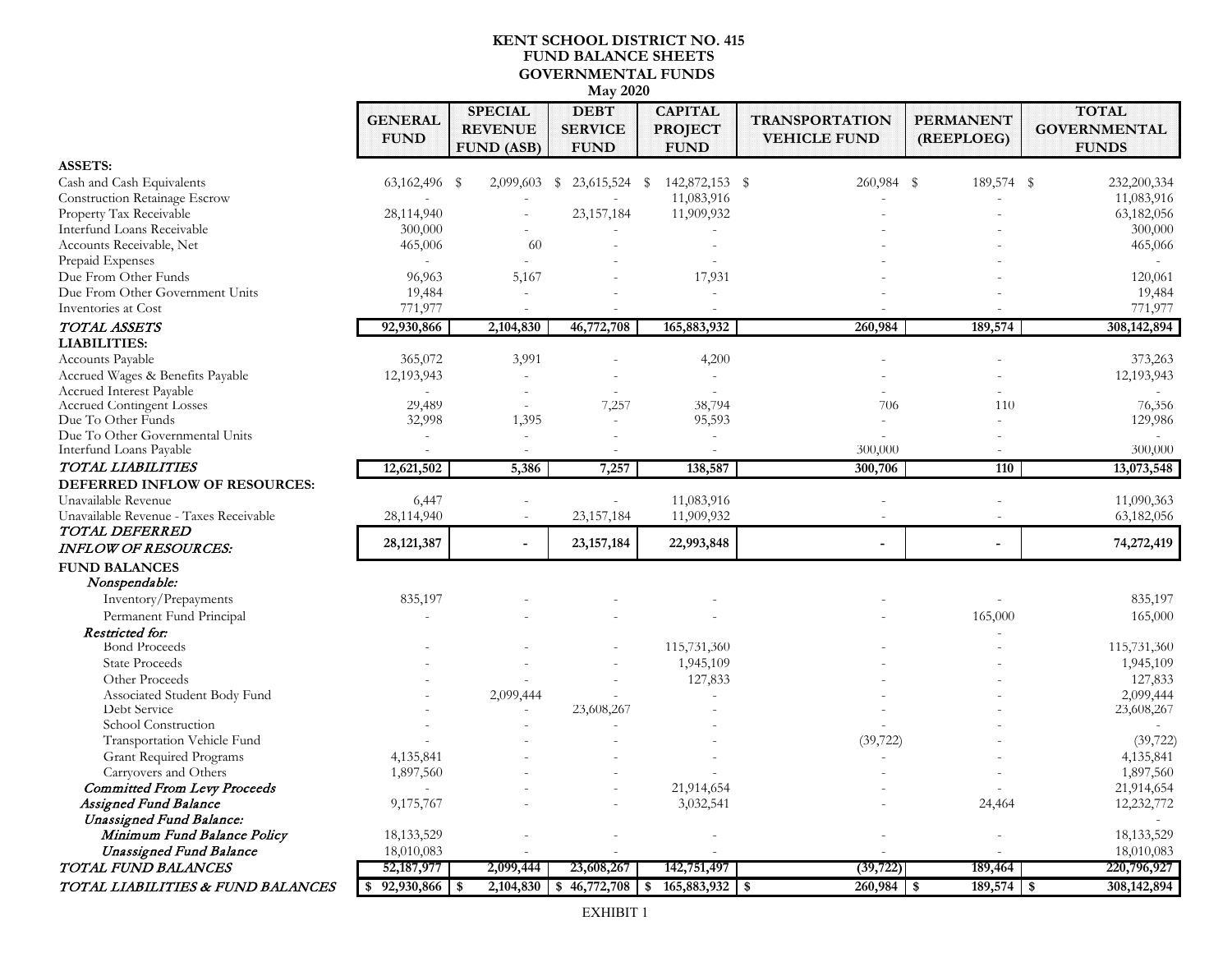#### **KENT SCHOOL DISTRICT NO. 415 STATEMENT OF REVENUES, EXPENDITURES, AND CHANGES IN FUND BALANCES GOVERNMENTAL FUNDS**

#### **May 2020**

|                                                             | <b>GENERAL FUND</b> | <b>ASSOCIATED</b><br><b>STUDENT BODY</b><br><b>FUND</b> | <b>DEBT SERVICE</b><br><b>FUND</b> | <b>CAPITAL PROJECTS</b><br><b>FUND</b> | <b>TRANSPORTATION</b><br><b>VEHICLE FUND</b> | <b>PERMANENT</b><br>(REEPLOEG) | <b>TOTAL</b><br><b>GOVERNMENTAL</b><br><b>FUNDS</b> |
|-------------------------------------------------------------|---------------------|---------------------------------------------------------|------------------------------------|----------------------------------------|----------------------------------------------|--------------------------------|-----------------------------------------------------|
| <b>BEGINNING FUND BALANCES:</b>                             |                     |                                                         |                                    |                                        |                                              |                                |                                                     |
| <b>Total Beginning Fund Balances</b>                        | 36,312,276          | 2,014,761                                               | 17,600,052                         | 93,732,334                             | 1,197,877                                    | 186,547                        | 151,043,847                                         |
| <b>Prior Year Adjustments</b>                               |                     |                                                         |                                    |                                        |                                              |                                |                                                     |
| <b>REVENUES</b>                                             |                     |                                                         |                                    |                                        |                                              |                                |                                                     |
| Local                                                       | 46,399,354          |                                                         | 37,081,110                         | 21,231,749                             | 15,456                                       | 2,961                          | 104,730,630                                         |
| State                                                       | 232,929,883         |                                                         |                                    |                                        |                                              |                                | 232,929,883                                         |
| Federal                                                     | 15,280,520          |                                                         | 361,838                            |                                        |                                              |                                | 15,642,358                                          |
| Miscellaneous                                               | 410,495             | 1,184,456                                               | $\sim$                             |                                        |                                              | $\sim$                         | 1,594,951                                           |
| <b>TOTAL REVENUES</b>                                       | 295,020,252         | 1,184,456                                               | 37,442,948                         | 21,231,749                             | 15,456                                       | 2,961                          | 354,897,822                                         |
| <b>EXPENDITURES</b>                                         |                     |                                                         |                                    |                                        |                                              |                                |                                                     |
| <b>Current Operating:</b>                                   |                     |                                                         |                                    |                                        |                                              |                                |                                                     |
| Regular Instruction                                         | 158, 131, 590       |                                                         |                                    |                                        |                                              |                                | 158,131,590                                         |
| Special Instruction                                         | 41,890,421          |                                                         |                                    |                                        |                                              |                                | 41,890,421                                          |
| Vocational Instruction                                      | 8,495,196           |                                                         |                                    |                                        |                                              |                                | 8,495,196                                           |
| Compensatory Instruction                                    | 21,321,130          |                                                         |                                    |                                        |                                              |                                | 21,321,130                                          |
| Other Instructional Programs                                | 1,251,112           |                                                         |                                    |                                        |                                              |                                | 1,251,112                                           |
| Community Services                                          | 104,328             |                                                         |                                    |                                        |                                              |                                | 104,328                                             |
| <b>Support Services</b>                                     | 30,692,610          |                                                         |                                    |                                        |                                              |                                | 30,692,610                                          |
| Food Services                                               | 7,586,193           |                                                         |                                    |                                        |                                              |                                | 7,586,193                                           |
| Pupil Transportation                                        | 9,904,316           |                                                         |                                    |                                        |                                              |                                | 9,904,316                                           |
| <b>Student Activities</b>                                   |                     | 1,099,773                                               |                                    |                                        |                                              |                                | 1,099,773                                           |
| Purchase of buses                                           |                     |                                                         |                                    |                                        | 726,772                                      |                                | 726,772                                             |
| Miscellaneous                                               |                     |                                                         |                                    |                                        |                                              | 44                             | 44                                                  |
| <b>Bond Sale Fees</b>                                       |                     |                                                         |                                    |                                        |                                              | ä,                             |                                                     |
| <b>Debt Service:</b>                                        |                     |                                                         |                                    |                                        |                                              |                                |                                                     |
| Principal                                                   |                     |                                                         | 26,905,000                         |                                        |                                              |                                | 26,905,000                                          |
| Interest and Other Charges                                  |                     |                                                         | 5,060,810                          |                                        |                                              |                                | 5,060,810                                           |
| Capital Outlay:                                             |                     |                                                         |                                    |                                        |                                              |                                |                                                     |
| To be Distributed                                           |                     |                                                         |                                    | 496,116                                |                                              |                                | 496,116                                             |
| Other                                                       |                     |                                                         |                                    | 21,810,433                             |                                              | $\sim$                         | 21,810,433                                          |
| <b>TOTAL EXPENDITURES</b>                                   | 279,376,896         | 1,099,773                                               | 31,965,810                         | 22,306,549                             | 726,772                                      | 44                             | 335,475,844                                         |
| Excess (Deficiency) of Revenues<br><b>Over Expenditures</b> | 15,643,356          | 84,683                                                  | 5,477,138                          | (1,074,800)                            | (711, 316)                                   | 2,917                          | 19,421,978                                          |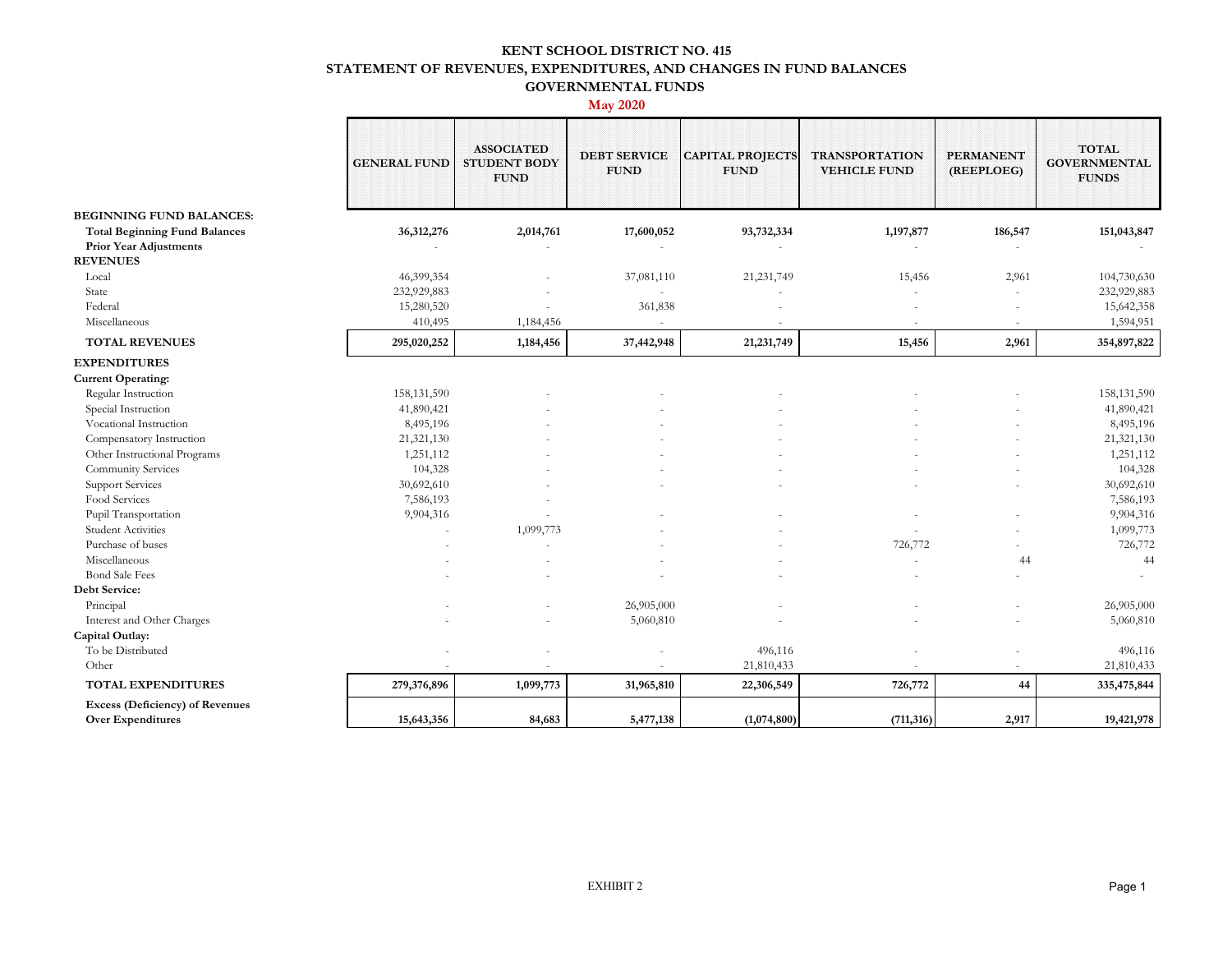#### **KENT SCHOOL DISTRICT NO. 415 STATEMENT OF REVENUES, EXPENDITURES, AND CHANGES IN FUND BALANCES GOVERNMENTAL FUNDS**

#### **May 2020**

|                                                              | <b>GENERAL FUND</b>                | <b>ASSOCIATED</b><br><b>STUDENT BODY</b><br><b>FUND</b> | <b>DEBT SERVICE</b><br><b>FUND</b> | <b>CAPITAL PROJECTS</b><br><b>FUND</b> | <b>TRANSPORTATION</b><br><b>VEHICLE FUND</b> | <b>PERMANENT</b><br>(REEPLOEG) | <b>TOTAL</b><br><b>GOVERNMENTAL</b><br><b>FUNDS</b> |
|--------------------------------------------------------------|------------------------------------|---------------------------------------------------------|------------------------------------|----------------------------------------|----------------------------------------------|--------------------------------|-----------------------------------------------------|
| OTHER FINANCING SOURCES (USES)                               |                                    |                                                         |                                    |                                        |                                              |                                |                                                     |
| Sale of Bond                                                 |                                    |                                                         |                                    | 50,307,196                             |                                              |                                | 50,307,196                                          |
| Sale of Refunding Bonds                                      |                                    |                                                         |                                    |                                        |                                              |                                |                                                     |
| <b>Bond Premium</b>                                          |                                    |                                                         | 4,794                              |                                        |                                              |                                | 4,794                                               |
| <b>Bond Discount</b>                                         |                                    |                                                         |                                    |                                        |                                              |                                |                                                     |
| Sale of Surplus Equipment                                    | 19,111                             |                                                         |                                    |                                        |                                              |                                | 19,111                                              |
| Transfers                                                    | 213,234                            |                                                         | 526,283                            | (213, 233)                             | (526, 283)                                   |                                |                                                     |
| Transfer to Escrow                                           |                                    |                                                         |                                    | ٠                                      |                                              |                                |                                                     |
| Others                                                       |                                    |                                                         |                                    |                                        |                                              |                                |                                                     |
| Long-Term Financing                                          |                                    |                                                         | $\sim$                             |                                        |                                              |                                |                                                     |
| TOTAL OTHER FINANCING<br><b>SOURCES AND USES</b>             | 232,345                            |                                                         | 531,077                            | 50,093,963                             | (526, 283)                                   |                                | 50,331,102                                          |
|                                                              |                                    | $\blacksquare$                                          |                                    |                                        |                                              | $\overline{\phantom{a}}$       |                                                     |
| NET CHANGE IN FUND BALANCE                                   | 15,875,701                         | 84,683                                                  | 6,008,215                          | 49,019,163                             | (1,237,599)                                  | 2,917                          | 69,753,080                                          |
| <b>ENDING FUND BALANCES:</b>                                 | 52, 187, 977                       | 2,099,444                                               | 23,608,267                         | 142,751,497                            | (39, 722)                                    | 189,464                        | 220,796,927                                         |
| Nonspendable:                                                |                                    |                                                         |                                    |                                        |                                              |                                |                                                     |
| Inventory/Prepayments                                        | 835,197                            |                                                         |                                    |                                        |                                              |                                | 835,197                                             |
| Permanent Fund Principal                                     |                                    |                                                         |                                    |                                        |                                              | 165,000                        | 165,000                                             |
| <b>Restricted for:</b> Assigned to Fund Purposes             |                                    |                                                         |                                    |                                        |                                              |                                |                                                     |
| <b>Bond Proceeds</b>                                         |                                    |                                                         |                                    | 115,731,360                            |                                              |                                | 115,731,360                                         |
| <b>State Proceeds</b>                                        |                                    |                                                         |                                    | 1,945,109                              |                                              |                                | 1,945,109                                           |
| Other Purposes                                               |                                    |                                                         |                                    | 127,833                                |                                              |                                | 127,833                                             |
| <b>Federal Proceeds</b>                                      |                                    |                                                         |                                    |                                        |                                              |                                |                                                     |
| Associated Student Body Fund                                 |                                    | 2,099,444                                               |                                    |                                        |                                              |                                | 2,099,444                                           |
| <b>Debt Service</b>                                          |                                    |                                                         | 23,608,267                         |                                        |                                              |                                | 23,608,267                                          |
| Transportation Vehicle Fund                                  |                                    |                                                         |                                    |                                        | (39, 722)                                    |                                | (39, 722)                                           |
| <b>Grants - Restricted Revenues</b>                          | 4,135,841                          |                                                         |                                    |                                        |                                              |                                | 4,135,841                                           |
| Carryovers and Others                                        | 1,897,560                          |                                                         |                                    |                                        |                                              |                                | 1,897,560                                           |
|                                                              | $\sim$                             |                                                         |                                    | 21,914,654                             |                                              |                                | 21,914,654                                          |
| <b>Committed From Levy Proceeds</b>                          |                                    |                                                         |                                    |                                        |                                              |                                |                                                     |
| <b>Assigned Fund Balance</b>                                 | 9,175,767                          |                                                         |                                    | 3,032,541                              |                                              | 24,464                         | 12,232,772                                          |
| <b>Unassigned Fund Balance:</b>                              |                                    |                                                         |                                    |                                        |                                              |                                |                                                     |
| Minimum Fund Balance Policy                                  | 18, 133, 529                       |                                                         |                                    |                                        |                                              |                                | 18, 133, 529                                        |
| <b>Unassigned Fund Balance</b><br>TOTAL ENDING FUND BALANCES | 18,010,083<br>52, 187, 977<br>- \$ | $\boldsymbol{\mathsf{s}}$<br>2,099,444                  | 23,608,267<br>l \$                 | $\sqrt{3}$<br>142,751,497              | $(39, 722)$ \$<br>$\vert$ s                  | 189,464                        | 18,010,083<br>220,796,927<br>\$                     |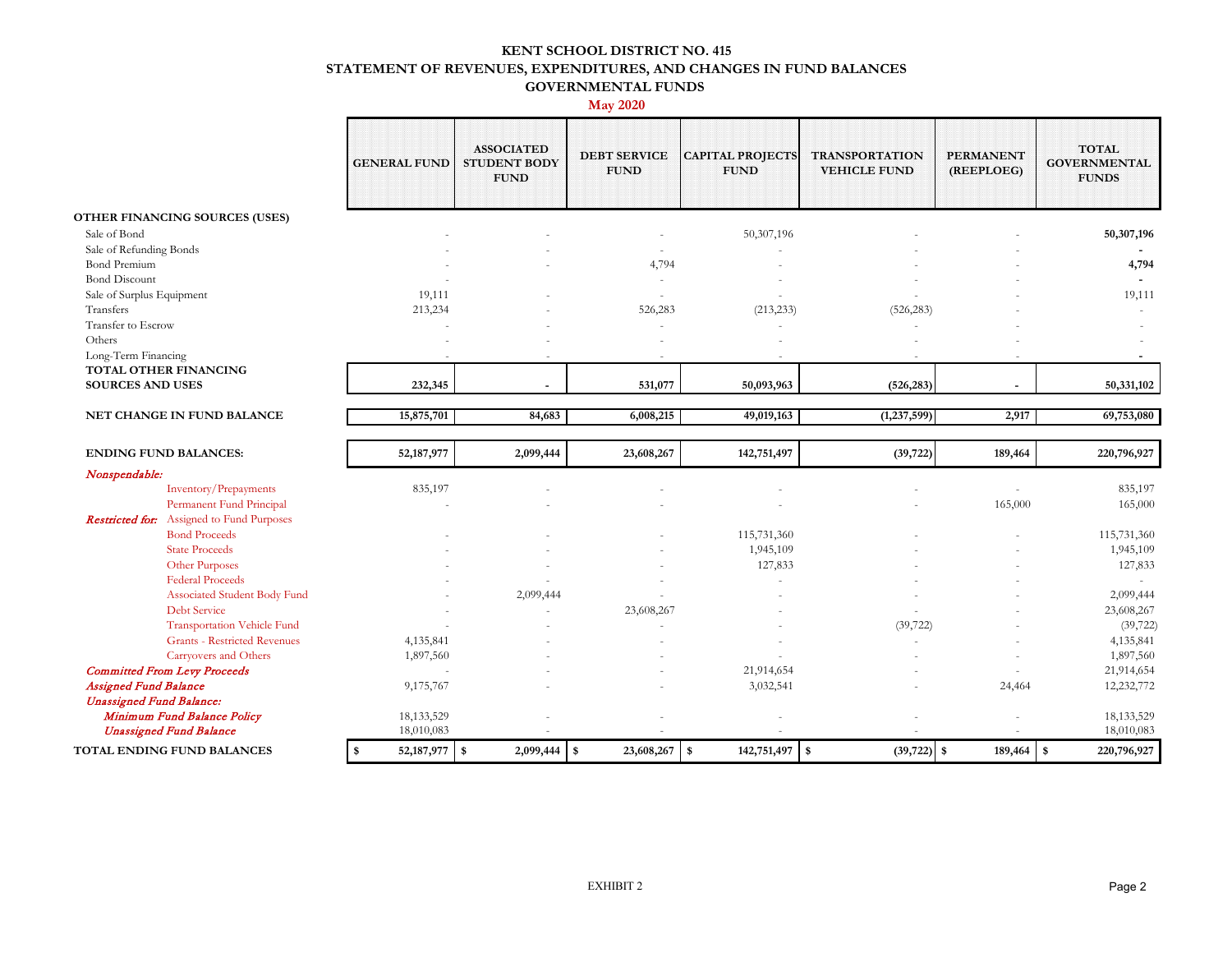#### **KENT SCHOOL DISTRICT NO. 415 STATEMENT OF REVENUES, EXPENDITURES AND CHANGES IN FUND BALANCES BUDGET AND ACTUAL May 2020 GENERAL FUND**

|                                       |                       | 1914 ZUZU            |                    |               |                |                  |
|---------------------------------------|-----------------------|----------------------|--------------------|---------------|----------------|------------------|
|                                       | <b>Revised Budget</b> | <b>Current Month</b> | Year-To-Date       | Encumbrances* | <b>Balance</b> | Percent**        |
| <b>BEGINNING FUND BALANCES:</b>       |                       |                      |                    |               |                |                  |
| <b>Total Beginning Fund Balances</b>  | 19,973,508            | 56,535,052           | 36, 312, 276       |               | 16,338,768     | 181.80%          |
| Prior Year Adjustments                |                       |                      |                    |               |                |                  |
| <b>REVENUE</b>                        |                       |                      |                    |               |                |                  |
| Local Taxes                           | 45,583,752            | 4,648,749            | 42,097,496         |               | 3,486,256      | 92.35%           |
| Local Non-Taxes                       | 6,591,200             | 147,562              | 4,301,858          |               | 2,289,342      | 65.27%           |
| State, General Purpose                | 256,008,749           | 13,591,128           | 181,977,340        |               | 74,031,409     | 71.08%           |
| State, Special Purpose                | 77,811,310            | 3,799,682            | 50,952,543         |               | 26,858,767     | 65.48%           |
| Federal, General Purpose              | $\overline{a}$        | $\overline{a}$       | 7,000              |               | N/A            | N/A              |
| Federal, Special Purpose              | 28,703,709            | 1,686,191            | 15,273,520         |               | 13,430,189     | 53.21%           |
| Revenue from Other School Districts   | 30,000                |                      |                    |               | 30,000         | $0.00\%$         |
| Revenue from Other agencies/Assn.     | 550,000               | 86,670               | 410,495            |               | 139,505        | 74.64%           |
| <b>Total Revenues</b>                 | 415,278,720           | 23,959,982           | 295,020,252        |               | 120,265,468    | 71.04%           |
| <b>EXPENDITURES</b>                   |                       |                      |                    |               |                |                  |
| Regular Instruction                   | 228,114,175           | 16,534,397           | 158, 131, 590      | 4,426,576     | 65,556,009     | 71.26%           |
| Special Instruction                   | 59,959,424            | 4,159,140            | 41,890,421         |               | 13,347,461     | 77.74%           |
| Vocational Instruction                |                       |                      |                    | 4,721,542     |                |                  |
|                                       | 15,829,658            | 832,489              | 8,495,196          | 587,251       | 6,747,211      | 57.38%           |
| Compensatory Education                | 38,926,187            | 2,301,869            | 21,321,130         | 600,458       | 17,004,599     | 56.32%<br>64.27% |
| Other Instructional Programs          | 2,334,415             | 117,915              | 1,251,112          | 249,125       | 834,178        |                  |
| Community Services                    | 558,137               | 6,378                | 104,328            |               | 453,809        | 18.69%           |
| <b>Support Services</b>               | 48,369,121            | 2,567,601            | 30,692,610         | 4,919,977     | 12,756,534     | 73.63%           |
| Food Services                         | 11,323,399            | 810,321              | 7,586,193          | 1,480,455     | 2,256,751      | 80.07%           |
| Pupil Transportation                  | 14,564,381            | 996,909              | 9,904,316          | 1,679,055     | 2,981,010      | 79.53%           |
| <b>Total Expenditures</b>             | 419,978,897           | 28,327,019           | 279,376,896        | 18,664,439    | 121,937,562    | 70.97%           |
| <b>Revenues less Expenditures</b>     | (4,700,177)           | (4,367,037)          | 15,643,356         |               |                |                  |
| OTHER FINANCING SOURCES (USES)        |                       |                      |                    |               |                |                  |
| Sales of Surplus Equipment            | 35,000                |                      | 19,111             |               | 15,889         | 54.60%           |
| Transfers In                          | 3,500,000             | 19,961               | 213,234            |               | 3,286,766      | 6.09%            |
| Transfers Out                         |                       |                      |                    |               |                | N/A              |
| <b>TOTAL OTHER FIN.SOURCES (USES)</b> | 3,535,000             | 19,961               | 232,345            |               | 3,302,655      |                  |
| <b>ENDING FUND BALANCES:</b>          | 18,808,331            | 52, 187, 977         | 52, 187, 977       |               |                |                  |
| Nonspendable:                         |                       |                      |                    |               |                |                  |
| Inventory                             | 650,000               | 835,197              | 835,197            |               |                |                  |
| Restricted:                           |                       |                      |                    |               |                |                  |
| <b>Grants - Restricted Revenues</b>   | 1,350,000             | 4,135,841            | 4,135,841          |               |                |                  |
| Carryovers & Others                   | 4,160,000             | 1,897,560            | 1,897,560          |               |                |                  |
| Assigned                              | 2,000,000             | 9,175,767            | 9,175,767          |               |                |                  |
| <b>Unassigned Fund Balance:</b>       |                       |                      |                    |               |                |                  |
| Unassigned Fund Balance               |                       | 18,010,083           | 18,010,083         |               |                |                  |
| Unassigned Minimum Fund Bal Policy    | 10,648,331            | 18, 133, 529         | 18, 133, 529       |               |                |                  |
| <b>Total Ending Fund Balances</b>     | \$<br>18,808,331      | \$<br>52,187,977     | \$<br>52, 187, 977 |               |                |                  |

\*Encumbrances for expenditures only include goods and services and not salaries or benefits.

The balance of the budget remaining for expenditures does not factor in obligated salaries and benefits for that reason.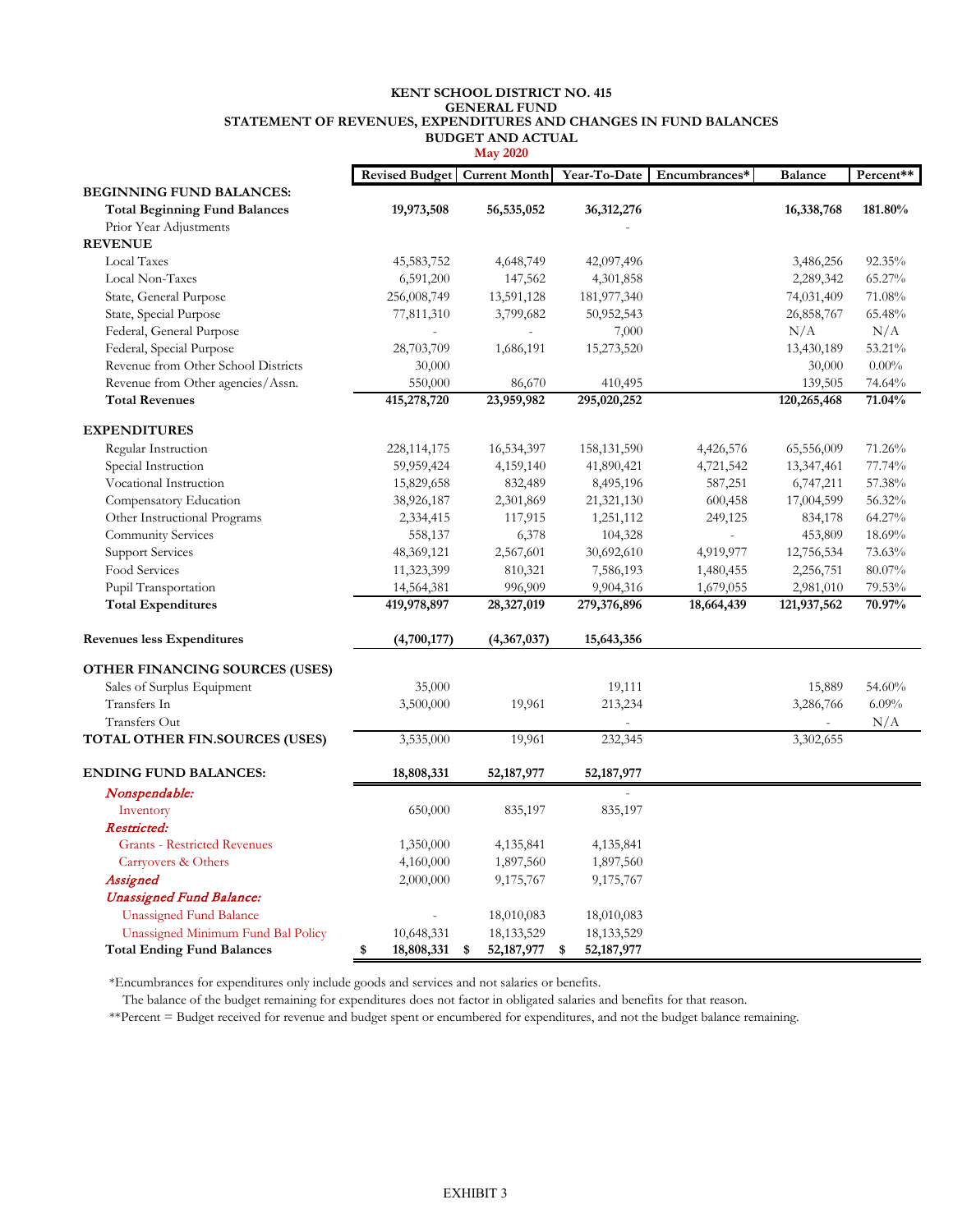#### **KENT SCHOOL DISTRICT NO. 415 STATEMENT OF REVENUES, EXPENDITURES AND CHANGES IN FUND BALANCES ASSOCIATED STUDENT BODY FUND**

#### **BUDGET AND ACTUAL May 2020**

|                                                | <b>Revised Budget</b> | <b>Current Month</b> | Year-To-Date | Encumbrances | <b>Balance</b> | Percent* |
|------------------------------------------------|-----------------------|----------------------|--------------|--------------|----------------|----------|
| <b>BEGINNING RESTRICTED FUND BALANCE</b>       |                       |                      |              |              |                |          |
| <b>Restricted Fund Balance</b>                 | 1,785,353             | 2,093,371            | 2,014,761    |              | (229, 408)     | 112.85%  |
| <b>Total Beginning Restricted Fund Balance</b> | 1,785,353             | 2,093,371            | 2,014,761    |              | (229, 408)     | 112.85%  |
| <b>REVENUE</b>                                 |                       |                      |              |              |                |          |
| General Student Body                           | 1,130,967             | 7,641                | 464,733      |              | 666,234        | 41.09%   |
| Athletics                                      | 644,268               | 775                  | 297,699      |              | 346,569        | 46.21%   |
| Classes                                        | 207,425               |                      | 23,839       |              | 183,586        | 11.49%   |
| Clubs                                          | 1,103,925             | 2,891                | 380,534      |              | 723,391        | 34.47%   |
| Private Monies                                 | 100,450               | 68                   | 17,651       |              | 82,799         | 17.57%   |
| <b>Total Revenues</b>                          | 3,187,035             | 11,375               | 1,184,456    |              | 2,002,579      | 37.16%   |
| <b>EXPENDITURES</b>                            |                       |                      |              |              |                |          |
| General Student Body                           | 1,057,801             | 1,079                | 306,102      | 57,339       | 694,360        | 34.36%   |
| Athletics                                      | 1,030,030             | 8,695                | 415,401      | 29,892       | 584,737        | 43.23%   |
| Classes                                        | 177,013               | (11, 452)            | 34,070       | 35,684       | 107,259        | 39.41%   |
| Clubs                                          | 1,152,371             | 6,980                | 332,534      | 65,856       | 753,981        | 34.57%   |
| Private Monies                                 | 114,450               |                      | 11,666       |              | 102,784        | 10.19%   |
| <b>Total Expenditures</b>                      | 3,531,665             | 5,302                | 1,099,773    | 188,771      | 2,243,121      | 36.49%   |
| <b>Revenues less Expenditures</b>              | (344, 630)            | 6,073                | 84,683       |              |                |          |
| Nonspendable:                                  |                       |                      |              |              |                |          |
| Prepaid Items                                  |                       |                      |              |              |                |          |
| <b>Restricted for Fund Purposes</b>            | 1,533,757             | 2,099,444            | 2,099,444    |              |                |          |
| TOTAL ENDING FUND BALANCE                      | 1,440,723             | 2,099,444            | 2,099,444    |              |                |          |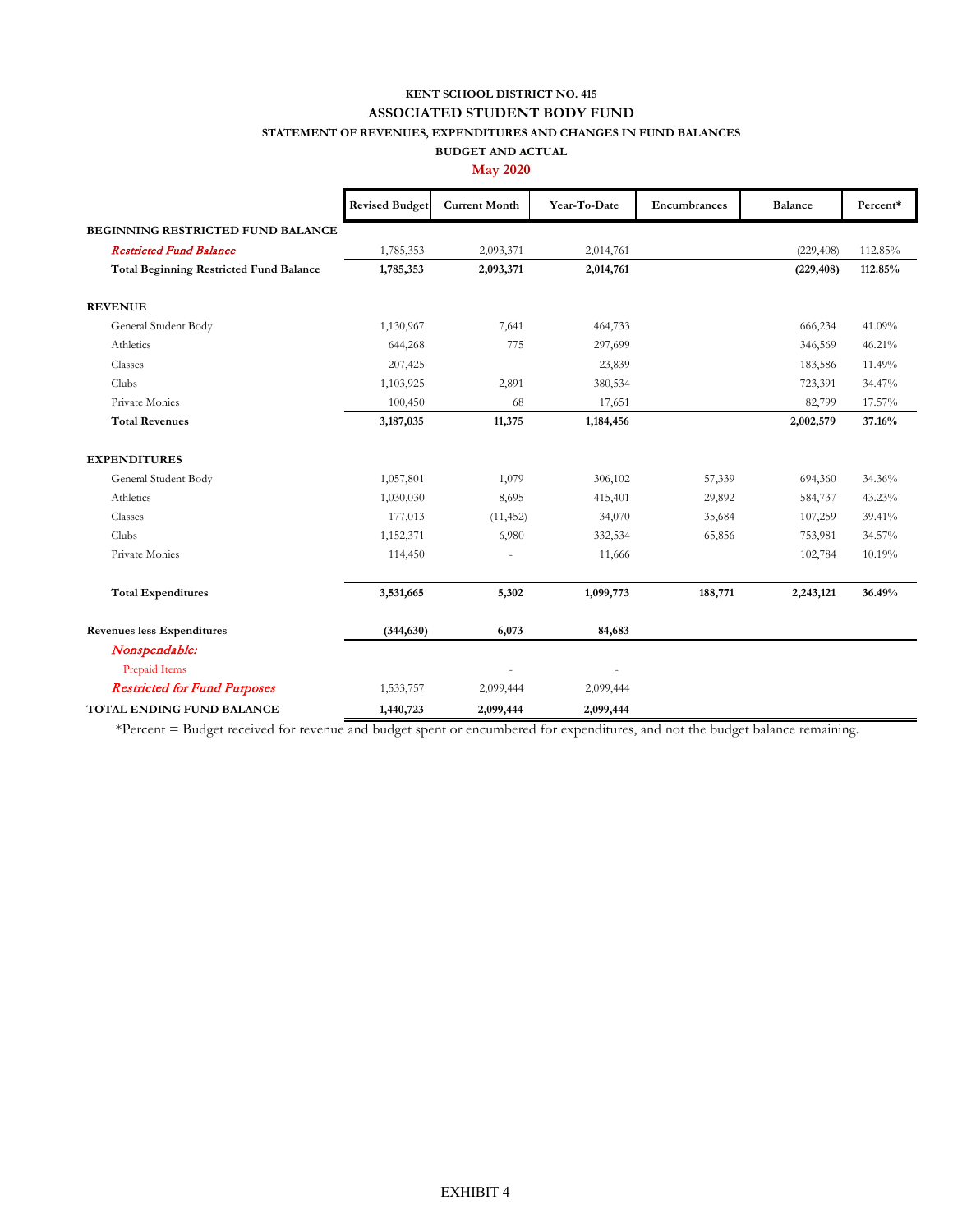#### **KENT SCHOOL DISTRICT NO. 415 STATEMENT OF REVENUES, EXPENDITURES AND CHANGES IN FUND BALANCES BUDGET AND ACTUAL DEBT SERVICE FUND**

#### **May 2020**

|                                                | <b>Revised Budget</b> | <b>Current Month</b> | Year-To-Date | Encumbrances   | <b>Balance</b> | Percent* |
|------------------------------------------------|-----------------------|----------------------|--------------|----------------|----------------|----------|
| <b>BEGINNING RESTRICTED FUND BALANCE:</b>      |                       |                      |              |                |                |          |
| <b>Restricted Fund Balance</b>                 | 18,041,271            | 19,729,367           | 17,600,052   |                | 441,219        | 97.55%   |
| <b>Total Beginning Restricted Fund Balance</b> | 18,041,271            | 19,729,367           | 17,600,052   |                | 441,219        | 97.55%   |
| <b>REVENUE</b>                                 |                       |                      |              |                |                |          |
| <b>Local Taxes</b>                             | 37,199,560            | 3,861,600            | 36,864,188   |                | 335,372        | 99.10%   |
| Local Non-Taxes                                | 190,000               | 17,564               | 216,922      |                | (26, 922)      | 114.17%  |
| General Purpose Federal                        | 769,050               |                      | 361,838      |                | 407,212        | 47.05%   |
| <b>Total Revenues</b>                          | 38,158,610            | 3,879,164            | 37,442,948   |                | 715,662        | 98.12%   |
| <b>EXPENDITURES</b>                            |                       |                      |              |                |                |          |
| Matured Bond Expenditures                      | 26,905,000            |                      | 26,905,000   |                |                | 100.00%  |
| Interest (bond + Interfund)                    | 10,044,197            |                      | 5,054,770    |                | 4,989,427      | 50.33%   |
| <b>Investment Fees</b>                         |                       | 264                  | 3,270        |                | (3,270)        | N/A      |
| <b>Underwriter Fees</b>                        | 350,000               |                      | 2,770        |                | 347,230        | 0.79%    |
| <b>Bond Transfer Fees</b>                      | 25,000                |                      |              |                | 25,000         | $0.00\%$ |
| <b>Total Expenditures</b>                      | 37,324,197            | 264                  | 31,965,810   | $\overline{a}$ | 5,358,387      | 85.64%   |
| <b>Revenues less Expenditures</b>              | 834,413               | 3,878,900            | 5,477,138    |                |                | 656.41%  |
| OTHER FINANCING SOURCES/(USES)                 |                       |                      |              |                |                |          |
| <b>Bond Premium</b>                            |                       |                      | 4,794        |                |                | N/A      |
| Sales of bonds                                 |                       |                      |              |                |                | N/A      |
| Transfers                                      | 566,446               |                      | 526,283      |                | 40,163         | 92.91%   |
| <b>Bond Issuance Costs</b>                     |                       |                      |              |                |                | N/A      |
| <b>Escrow Payment</b>                          |                       | $\equiv$             | $\sim$       |                |                | N/A      |
| TOTAL OTHER FIN. SOURCES/(USES)                | 566,446               |                      | 531,077      | $\overline{a}$ | 40,163         |          |
| <b>ENDING RESTRICTED FUND BALANCE</b>          | 19,442,130            | 23,608,267           | 23,608,267   |                |                |          |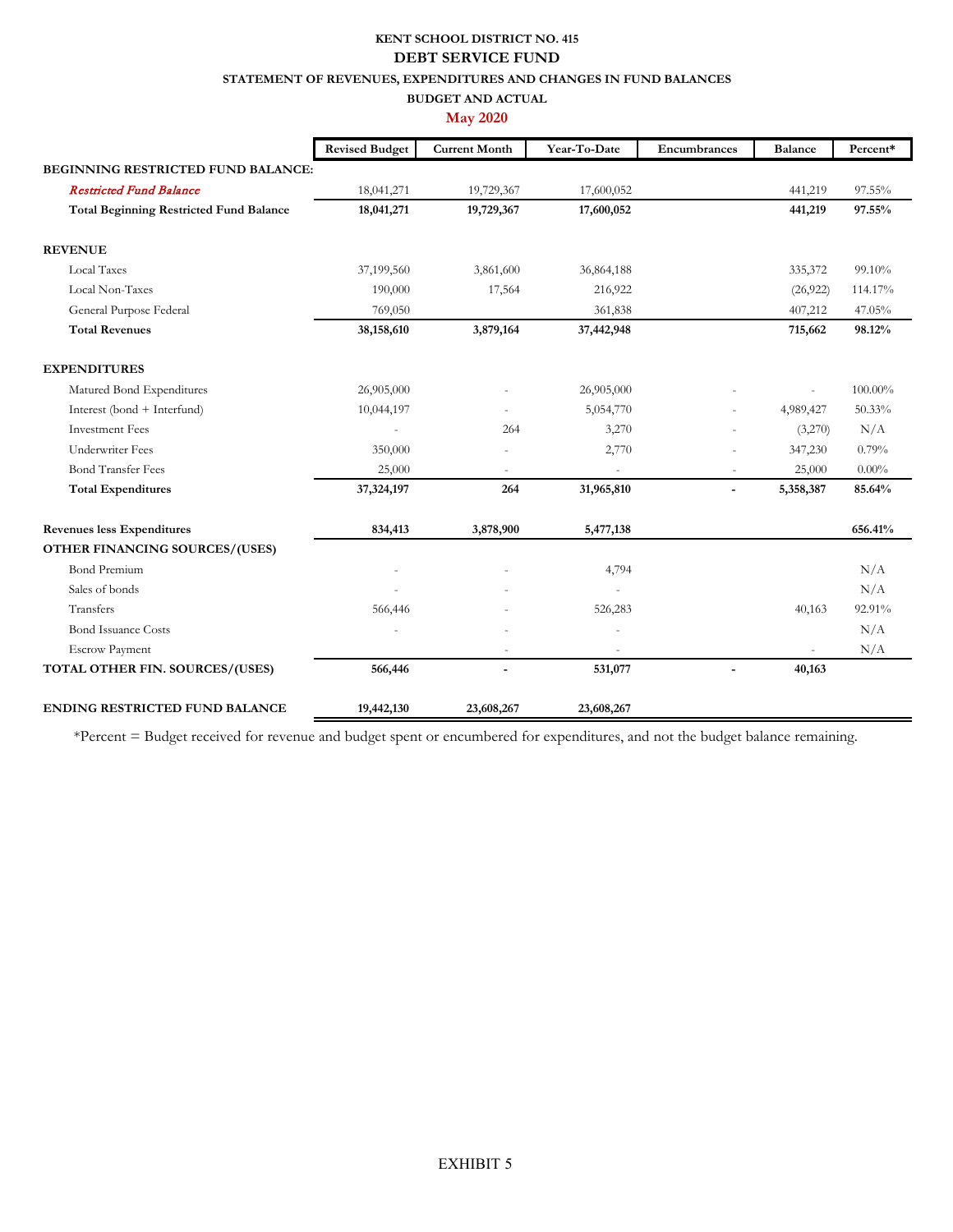#### **KENT SCHOOL DISTRICT NO. 415 STATEMENT OF REVENUES, EXPENDITURES AND CHANGES IN FUND BALANCES BUDGET AND ACTUAL CAPITAL PROJECTS FUND**

**May 2020**

|                                                 | <b>Adopted Budget</b>    | <b>Current Month</b>     | Year-To-Date | Encumbrances             | <b>Balance</b>           | Percent* |
|-------------------------------------------------|--------------------------|--------------------------|--------------|--------------------------|--------------------------|----------|
| <b>BEGINNING RESTRICTED FUND BALANCES:</b>      |                          |                          |              |                          |                          |          |
| <b>Total Beginning Restricted Fund Balances</b> | 89,426,537               | 144,680,922              | 93,732,334   |                          | 4,305,797                | 104.81%  |
| <b>REVENUE</b>                                  |                          |                          |              |                          |                          |          |
| <b>Local Taxes</b>                              | 20,789,300               | 1,994,389                | 19,194,551   |                          | 1,594,749                | 92.33%   |
| Local Non-Taxes                                 | 2,755,000                | 207,963                  | 2,037,198    |                          | 717,802                  | 73.95%   |
| State, General Purpose                          |                          |                          | ٠            | ٠                        | $\overline{\phantom{a}}$ | N/A      |
| State, Special Purpose                          |                          |                          | ٠            | $\overline{\phantom{a}}$ |                          | N/A      |
| <b>Total Revenues</b>                           | 23,544,300               | 2,202,352                | 21, 231, 749 | ۰                        | 2,312,551                | 90.18%   |
| <b>EXPENDITURES</b>                             |                          |                          |              |                          |                          |          |
| Undistributed                                   |                          | 55,997                   | 496,116      |                          | (496, 116)               | N/A      |
| <b>Sites</b>                                    | 18,657,845               | 416,701                  | 4,683,805    | 3,396,189                | 10,577,851               | 43.31%   |
| <b>Buildings</b>                                | 98,605,696               | 2,259,689                | 12,554,874   | 101,754,861              | (15,704,039)             | 115.93%  |
| Equipment                                       | 13,872,000               | 1,379,426                | 4,262,442    | 573,836                  | 9,035,722                | 34.86%   |
| Energy                                          |                          |                          |              |                          | $\overline{\phantom{a}}$ | N/A      |
| Sales & Leases Expenditures                     | 4,000                    |                          | 1,631        | ٠                        | 2,369                    | 40.78%   |
| Bond Issuance Expenditures                      | 650,000                  |                          | 307,681      |                          | 342,319                  | 47.34%   |
| Arbitrage Rebate                                | $\overline{\phantom{a}}$ | $\overline{\phantom{a}}$ | $\sim$       | ٠                        | $\overline{\phantom{a}}$ | N/A      |
| Capital Outlay                                  |                          |                          |              |                          | ٠                        | N/A      |
| <b>Total Expenditures</b>                       | 131,789,541              | 4,111,814                | 22,306,549   | 105,724,886              | 3,758,105                | 97.15%   |

| <b>Revenues less Expenditures</b>            | (108, 245, 241)        | (1,909,462)              | (1,074,800) |                          | $0.99\%$ |
|----------------------------------------------|------------------------|--------------------------|-------------|--------------------------|----------|
| OTHER FINANCING SOURCES/(USES)               |                        |                          |             |                          |          |
| Sales of Bonds                               | 45,000,000             |                          | 50,307,196  | (5,307,196)              | 111.79%  |
| <b>Bond Premium</b>                          |                        |                          |             | ٠                        | N/A      |
| <b>Bond Discount</b>                         |                        |                          |             |                          | N/A      |
| Transfers                                    | (3,500,000)            | (19,961)                 | (213, 233)  | (3, 286, 767)            | 6.09%    |
| Sales of Property                            |                        | $\overline{\phantom{a}}$ |             | $\overline{\phantom{a}}$ | N/A      |
| TOTAL OTHER FIN. SOURCES/(USES)              | 41,500,000             | (19,961)                 | 50,093,963  | (8,593,963)              |          |
| <b>ENDING RESTRICTED FUND BALANCES:</b>      | 22,681,296             | 142,751,497              | 142,751,497 |                          |          |
| <b>Restricted For:</b>                       |                        |                          |             |                          |          |
| Arbitrage                                    |                        |                          |             |                          |          |
| <b>Bond Proceeds</b>                         | 12,842,363             | 115,731,360              | 115,731,360 |                          |          |
| <b>State Proceeds</b>                        |                        | 1,945,109                | 1,945,109   |                          |          |
| <b>Other Proceeds</b>                        | 1,886,919              | 127,833                  | 127,833     |                          |          |
| <b>School Construction</b>                   |                        | $\overline{\phantom{a}}$ |             |                          |          |
| Committed from Levy Proceeds                 | 7,952,014              | 21,914,654               | 21,914,654  |                          |          |
| <b>Assigned to Fund Purposes</b>             |                        | 3,032,541                | 3,032,541   |                          |          |
| <b>Unassigned Fund Balance</b>               |                        |                          |             |                          |          |
| <b>Total Ending Restricted Fund Balances</b> | 22,681,296<br>\$<br>\$ | 142,751,497<br>\$        | 142,751,497 |                          |          |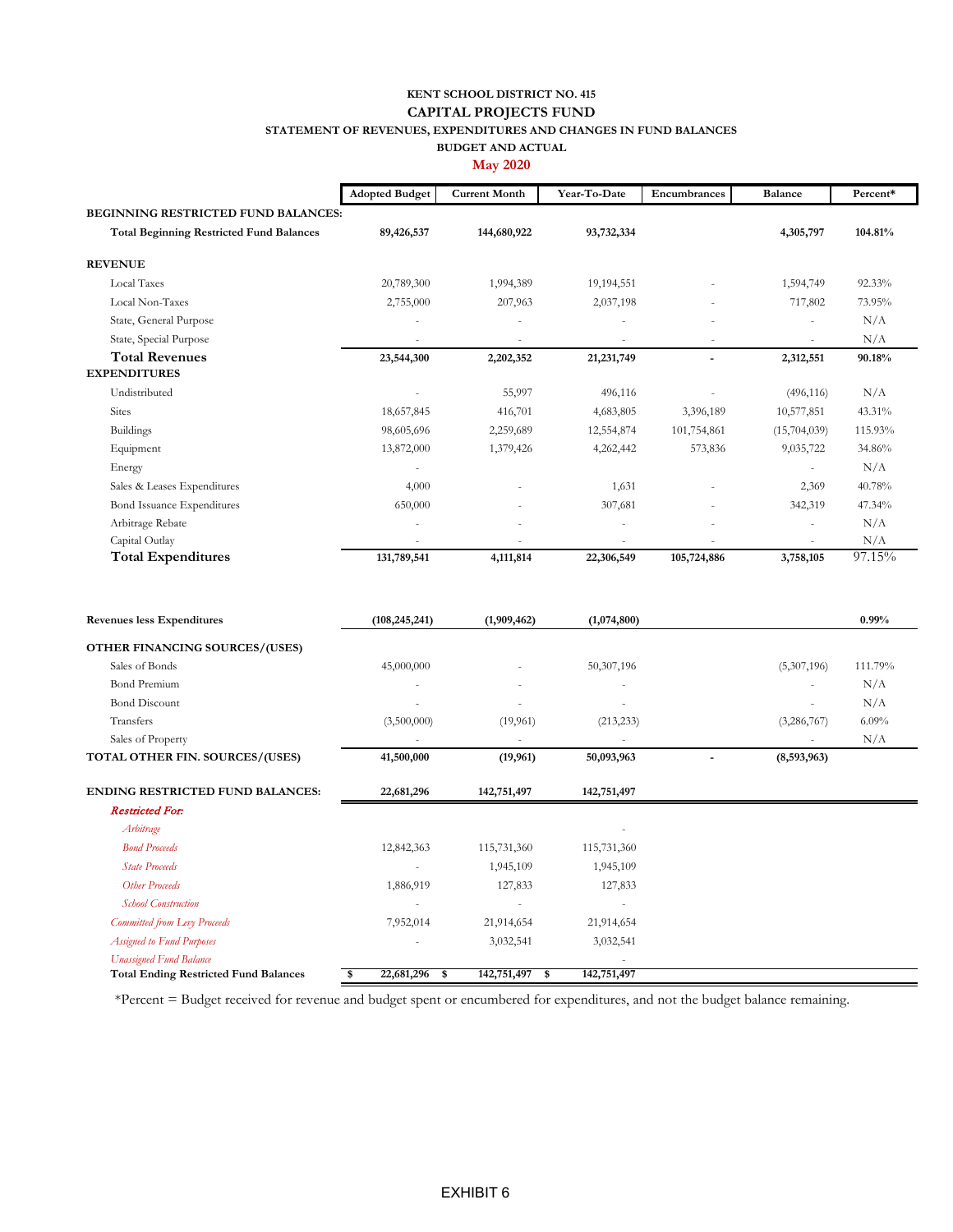## **KENT SCHOOL DISTRICT NO. 415 TRANSPORTATION VEHICLE FUND**

#### **STATEMENT OF REVENUES, EXPENDITURES AND CHANGES IN FUND BALANCES**

#### **BUDGET AND ACTUAL**

#### **May 2020**

|                                                | <b>Revised Budget</b> | <b>Current Month</b> | Year-To-Date | Encumbrances             | <b>Balance</b> | Percent*   |
|------------------------------------------------|-----------------------|----------------------|--------------|--------------------------|----------------|------------|
| <b>BEGINNING RESTRICTED FUND BALANCE:</b>      |                       |                      |              |                          |                |            |
| <b>Restricted Fund Balance</b>                 | 1,201,017             | (40, 560)            | 1,197,877    |                          | 3,140          | 99.74%     |
| <b>Total Beginning Restricted Fund Balance</b> | 1,201,017             | (40, 560)            | 1,197,877    |                          | 3,140          | 99.74%     |
| Prior Year Adjustments                         |                       |                      |              |                          |                |            |
| <b>REVENUE</b>                                 |                       |                      |              |                          |                |            |
| <b>Investment Earnings</b>                     | 22,000                | 851                  | 15,456       |                          | 6,544          | 70.25%     |
| State Special Purpose-Unassigned               | 175,000               |                      |              |                          | 175,000        | $0.00\%$   |
| State Transportation Reimbursement-Deprec.     | 1,068,000             |                      |              |                          | 1,068,000      | $0.00\%$   |
| Long-Term Financing                            |                       |                      |              |                          |                | N/A        |
| <b>Total Revenues</b>                          | 1,265,000             | 851                  | 15,456       | $\overline{\phantom{0}}$ | 1,249,544      | 1.22%      |
| <b>EXPENDITURES</b>                            |                       |                      |              |                          |                |            |
| Equipment Purchases/Bus Rebuild                | 789,000               | 13                   | 726,772      | 129,300                  | (67,072)       | 108.50%    |
| Other                                          |                       |                      |              |                          |                | N/A        |
| <b>Bond Sale Fees</b>                          |                       |                      |              |                          |                |            |
| Transfers                                      |                       |                      |              |                          |                | N/A        |
| <b>Total Expenditures</b>                      | 789,000               | 13                   | 726,772      | 129,300                  | (67,072)       | 108.50%    |
| <b>Revenues less Expenditures</b>              | 476,000               | 838                  | (711, 316)   |                          | 1,316,616      | $-149.44%$ |
| OTHER FINANCING SOURCES/(USES)                 |                       |                      |              |                          |                |            |
| Sales of Buses                                 | 30,000                |                      |              |                          | 30,000         | $0.00\%$   |
| Transfers In/(Out)                             | (566, 446)            |                      | (526, 283)   |                          | (40, 163)      | 92.91%     |
| TOTAL OTHER FIN. SOURCES/(USES)                | (536, 446)            |                      | (526, 283)   |                          | (10, 163)      |            |
| <b>ENDING RESTRICTED FUND BALANCE</b>          | 1,140,571             | (39, 722)            | (39, 722)    |                          |                |            |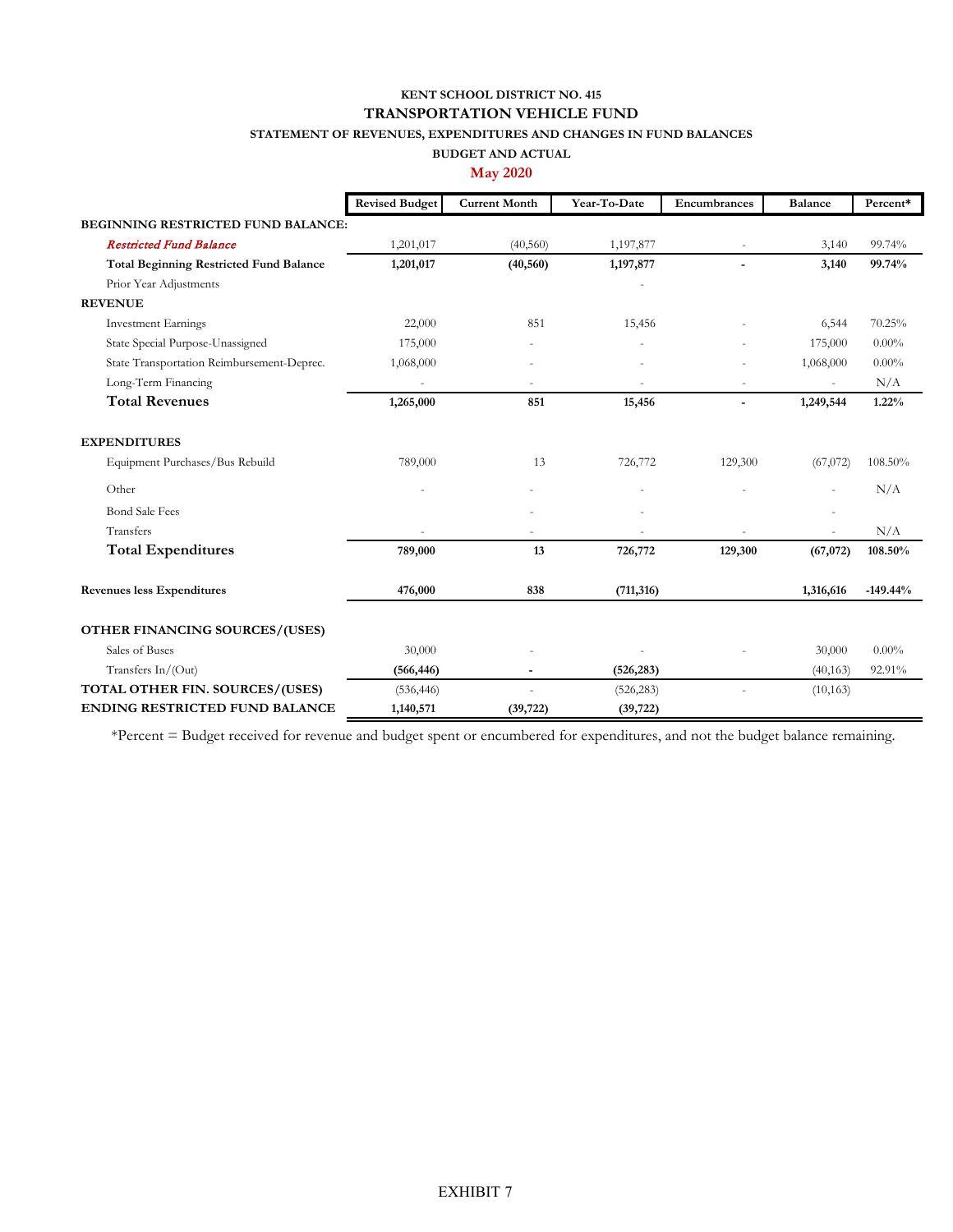#### **KENT SCHOOL DISTRICT NO. 415 PERMANENT FUND (REEPLOEG)**

#### **STATEMENT OF REVENUES, EXPENDITURES AND CHANGES IN FUND BALANCES**

**May 2020**

|                                     | <b>Current Month</b> | Year-To-Date | Encumbrances | <b>Balance</b> after<br>Encumbrances |
|-------------------------------------|----------------------|--------------|--------------|--------------------------------------|
| <b>BEGINNING FUND BALANCE:</b>      |                      |              |              |                                      |
| <b>Total Beginning Fund Balance</b> | 189,189              | 186,547      |              | 186,547                              |
| <b>REVENUE</b>                      |                      |              |              |                                      |
| <b>Investment Earnings</b>          | 279                  | 2,961        |              | 2,961                                |
| <b>Total Revenues</b>               | 279                  | 2,961        |              | 2,961                                |
| <b>EXPENDITURES</b>                 |                      |              |              |                                      |
| <b>Investment Fees</b>              | $\overline{4}$       | 44           |              | 44                                   |
| <b>Total Expenditures</b>           | $\overline{4}$       | 44           |              | 44                                   |
| <b>Revenues less Expenditures</b>   | 275                  | 2,917        |              | 2,917                                |
| <b>ENDING FUND BALANCE:</b>         |                      |              |              |                                      |
| Nonspendable Fund Balance           | 165,000              | 165,000      |              | 165,000                              |
| <b>Assigned Fund Balance</b>        | 24,464               | 24,464       |              | 24,464                               |
| <b>Total Ending Fund Balance</b>    | 189,464              | 189,464      |              | 189,464                              |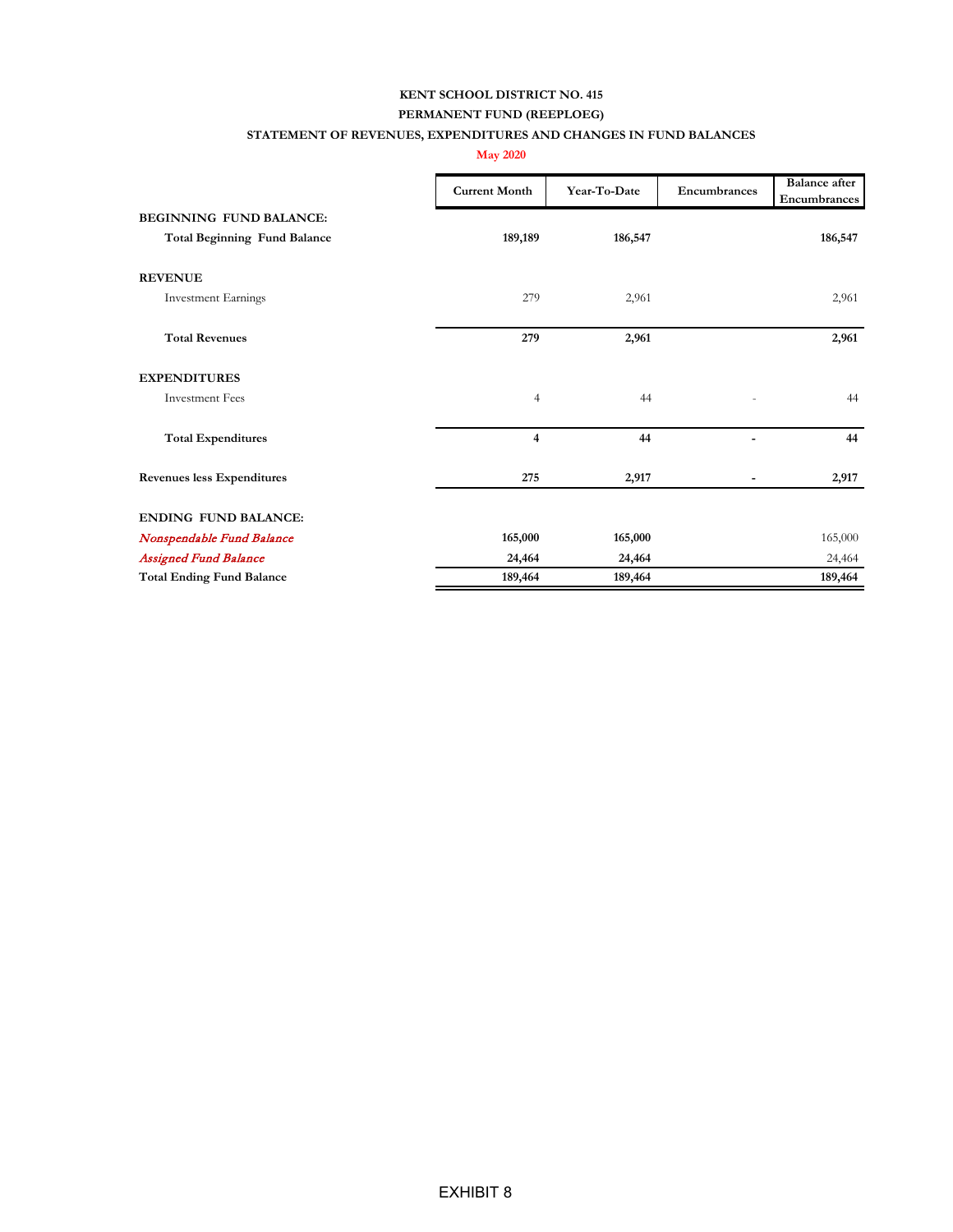#### **Kent School District No. 415 Statement of Fiduciary Net Position Fiduciary Fund May 2020**

|                                                 | <b>Private Purpose Trusts</b> |         |              | Other Trust |  |
|-------------------------------------------------|-------------------------------|---------|--------------|-------------|--|
| <b>ASSETS:</b>                                  |                               |         |              |             |  |
| Cash and cash equivalents                       | \$                            | 230,373 | -S           | 106,965     |  |
| Due from Other Funds                            |                               | 10,130  |              |             |  |
| <b>Total Assets</b>                             |                               | 240,503 | \$           | 106,965     |  |
| <b>LIABILITIES</b>                              |                               |         |              |             |  |
| Accounts Payable                                | \$                            | 539     | -S           | 136         |  |
| Due to other Funds                              |                               | 205     |              |             |  |
| <b>Total Liabilities</b>                        | S                             | 744     | -S           | 136         |  |
| <b>NET POSITION</b>                             |                               |         |              |             |  |
| Restricted for:                                 |                               |         |              |             |  |
| <b>Trust Principal</b>                          | \$                            |         | S            | 106,829     |  |
| Trust Purposes (scholarships, etc.)             |                               | 239,759 |              |             |  |
| Total Net Financial Position for Fiduciary Fund |                               | 239,759 | <sup>S</sup> | 106,829     |  |
|                                                 |                               |         |              |             |  |

#### **Fiduciary Funds May 2020 Kent School District No. 415 Statement of Changes in Fiduciary Net Position**

|                            | Private Purpose Trusts |          |               |           |  |
|----------------------------|------------------------|----------|---------------|-----------|--|
|                            |                        |          | Other Trust   |           |  |
| <b>ADDITIONS</b>           |                        |          |               |           |  |
| Donations                  | \$                     | 32,824   | S             |           |  |
| Members                    |                        |          | \$            | 210,259   |  |
| <b>Investment Earnings</b> |                        | 3,572    |               | 1,155     |  |
| <b>Total Additions</b>     | \$                     | 36,396   | S.            | 211,414   |  |
| <b>DEDUCTIONS</b>          |                        |          |               |           |  |
| <b>Benefits</b>            | \$                     |          | \$            | 249,846   |  |
| Scholarships               |                        |          |               |           |  |
| Administrative expenses    |                        | 2,464    |               |           |  |
| Other expenses             |                        | 25,152   |               |           |  |
| <b>Total Deductions</b>    | \$                     | 27,616   | <sup>\$</sup> | 249,846   |  |
| Change in Net Position     | \$                     | 8,780 \$ |               | (38, 432) |  |
| Net Position - Beginning   |                        | 230,978  |               | 145,262   |  |
| Net Position - Ending      | S                      | 239,759  | \$            | 106,829   |  |

#### EXHIBIT 9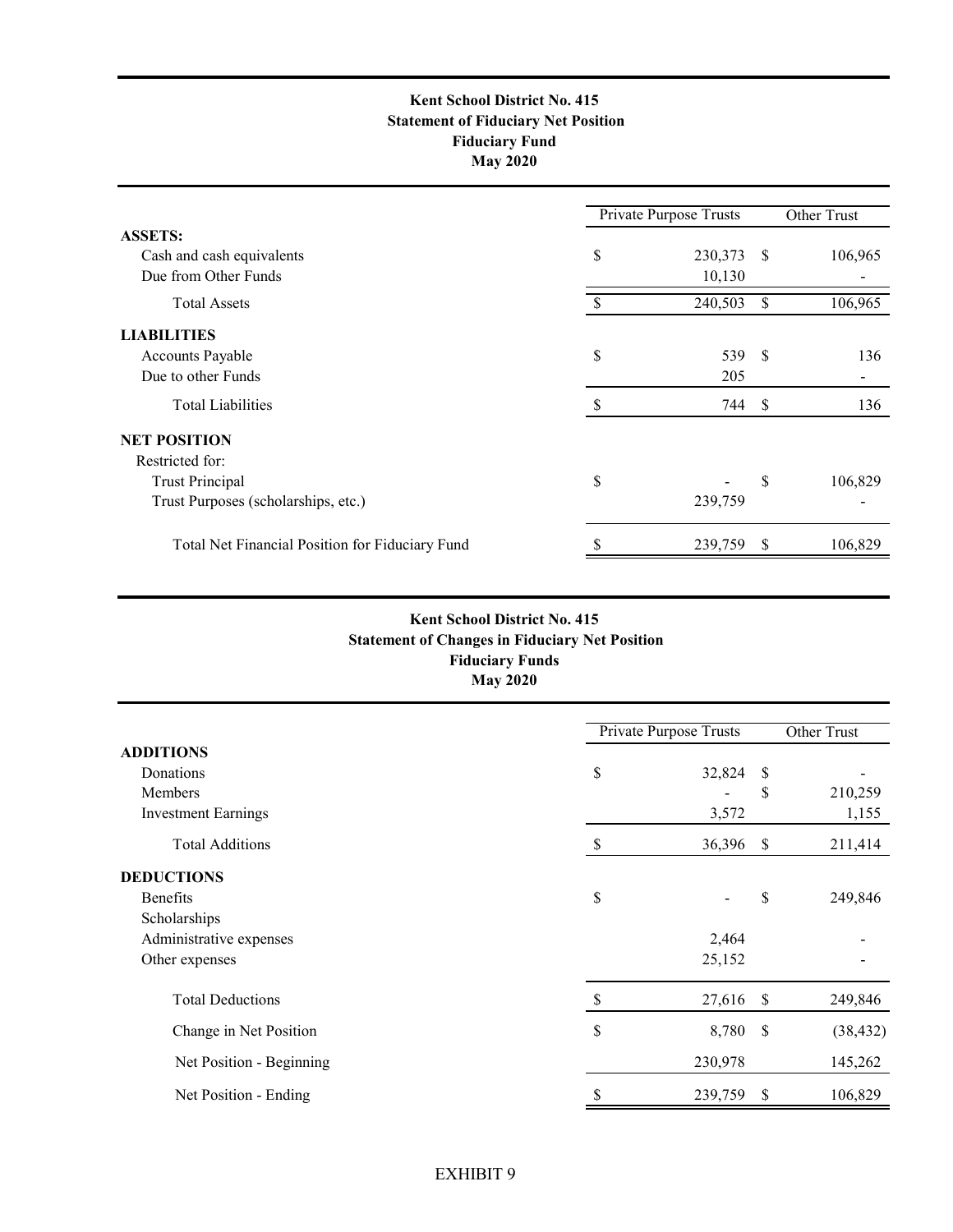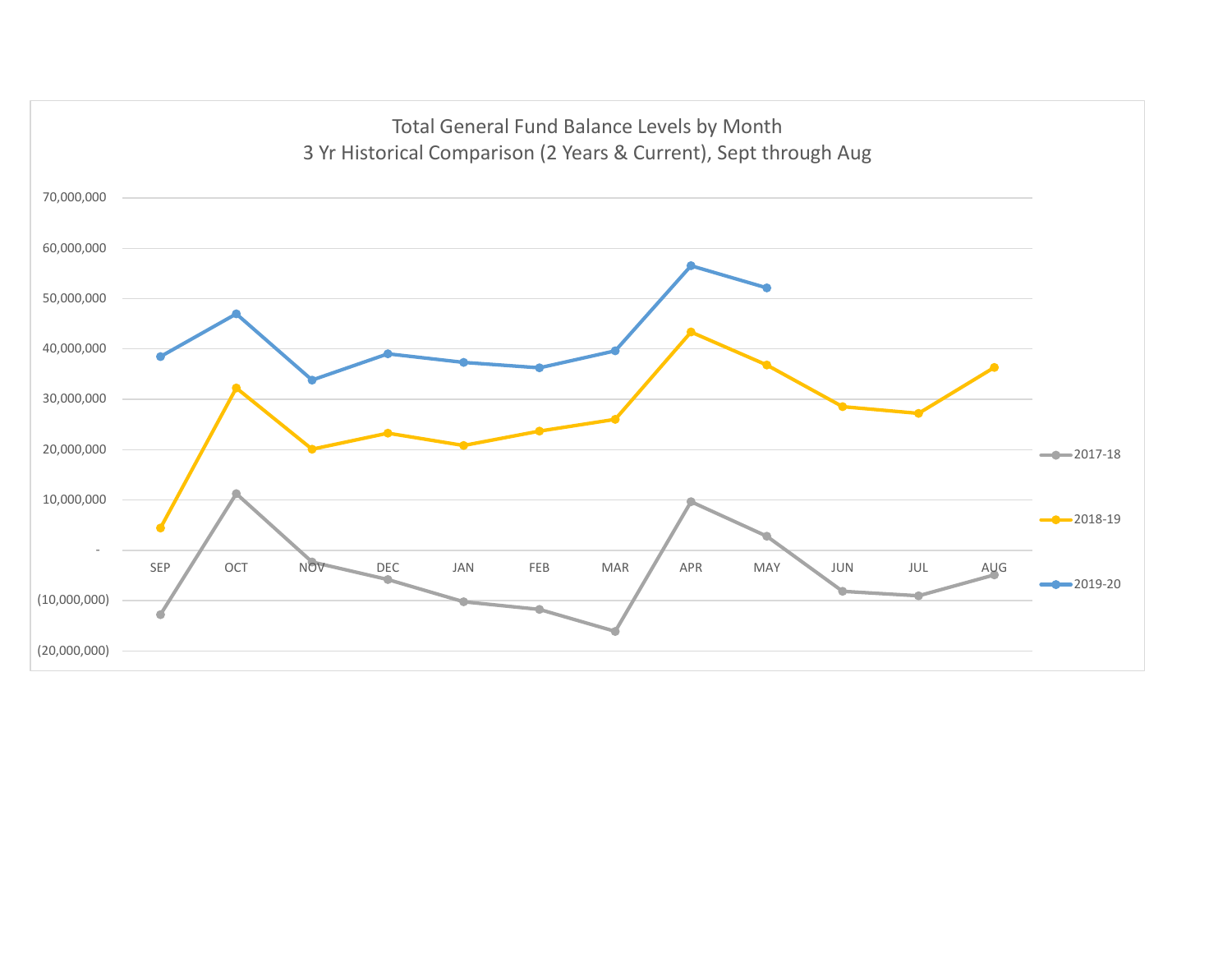